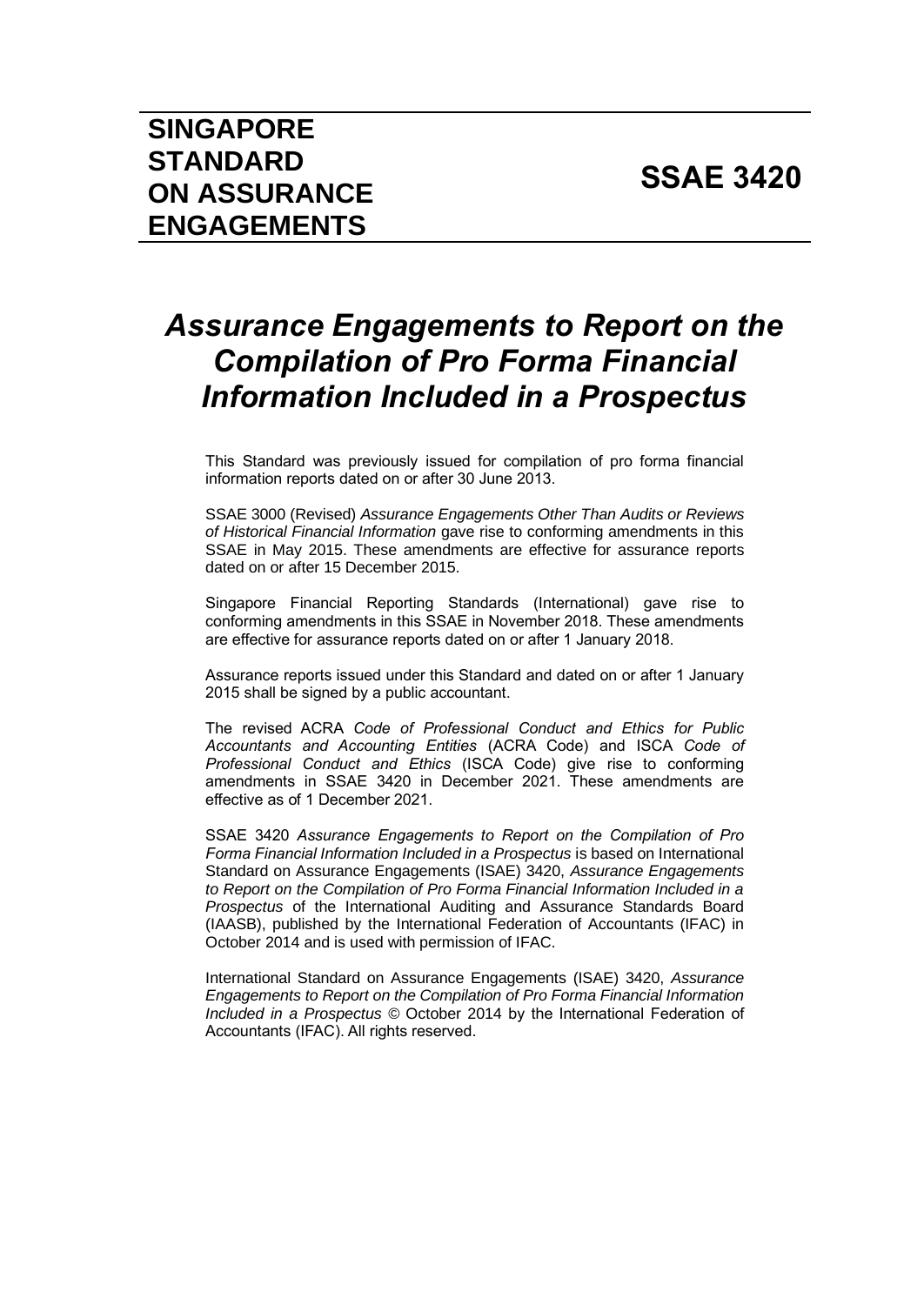# **SINGAPORE STANDARD ON ASSURANCE ENGAGEMENTS 3420 ASSURANCE ENGAGEMENTS TO REPORT ON THE COMPILATION OF PRO FORMA FINANCIAL INFORMATION INCLUDED IN A PROSPECTUS**

(Effective for assurance reports dated on or after 1 January 2018)

# **CONTENTS**

|                                                                     | Paragraph      |
|---------------------------------------------------------------------|----------------|
| <b>Introduction</b>                                                 |                |
| Scope of this SSAE                                                  | 1–8            |
| <b>Effective Date</b>                                               | 9              |
| <b>Objectives</b>                                                   | 10             |
| <b>Definitions</b>                                                  | 11             |
| <b>Requirements</b>                                                 |                |
| <b>SSAE 3000</b>                                                    | 12             |
| <b>Engagement Acceptance</b>                                        | 13             |
| Planning and Performing the Engagement                              | $14 - 27$      |
| <b>Written Representations</b>                                      | 28             |
| Forming the Opinion                                                 | $29 - 30$      |
| Form of Opinion                                                     | $31 - 34$      |
| Preparing the Assurance Report                                      | 35             |
| <b>Application and Other Explanatory Material</b>                   |                |
| Scope of this SSAE                                                  | A <sub>1</sub> |
| Purpose of Pro Forma Financial Information Included in a Prospectus | $A2 - A3$      |
| Compilation of Pro Forma Financial Information                      | $A4 - A5$      |
| Nature of Reasonable Assurance Engagement                           | A6             |
| <b>Definitions</b>                                                  | $A7 - A9$      |
| <b>Engagement Acceptance</b>                                        | A10-A12        |
| Planning and Performing the Engagement                              | A13-A44        |
| <b>Written Representations</b>                                      | A45            |
| Forming the Opinion                                                 | A46-A50        |
| Preparing the Assurance Report                                      | A51-A57        |
|                                                                     |                |

Appendix: Illustrative Practitioner's Report with an Unmodified Opinion

Singapore Standard on Assurance Engagements (SSAE) 3420, *Assurance Engagements to Report on the Compilation of Pro Forma Financial Information Included in a Prospectus*, should be read in conjunction with the *Preface to the Singapore Quality Control, Auditing, Review, Other Assurance, and Related Services Pronouncements*.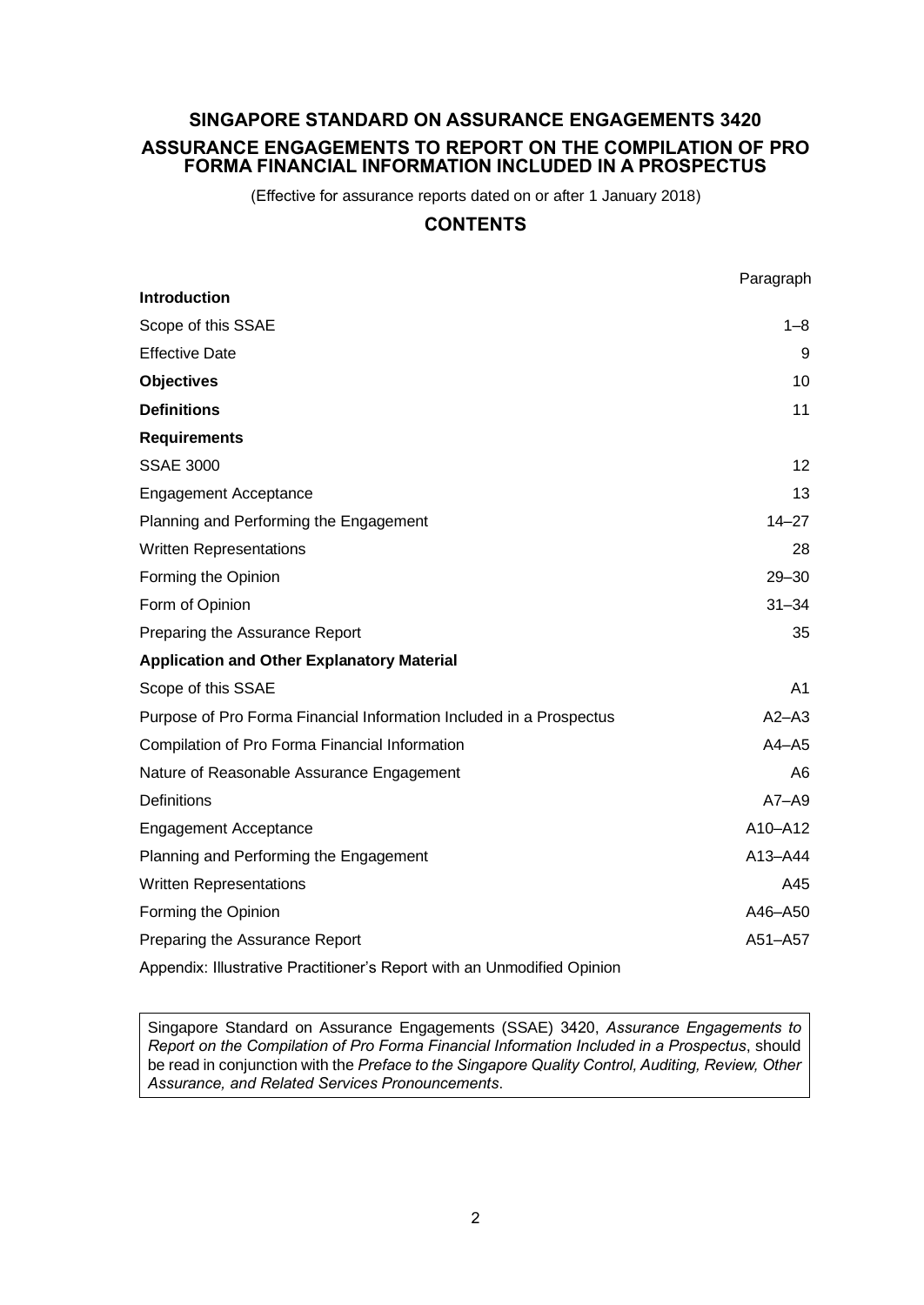# **SINGAPORE STANDARD ON ASSURANCE ENGAGEMENTS**

# **Foreword**

This Standard is based on International Standard on Assurance Engagements 3420.

# **Introduction**

# **Scope of this SSAE**

1. This Singapore Standard on Assurance Engagements (SSAE) deals with reasonable assurance attestation engagements undertaken by a practitioner<sup>1</sup> to report on the responsible party's<sup>2</sup> compilation of pro forma financial information included in a prospectus. The SSAE applies where such reporting is required by securities law or the regulation of the securities exchange ("relevant law or regulation")<sup>3</sup> of Singapore and in cases where there are voluntary disclosures of pro forma financial information. (Ref: Para. A1)

### *Nature of the Practitioner's Responsibility*

- 2. In an engagement performed under this SSAE, the practitioner has no responsibility to compile the pro forma financial information for the entity; such responsibility rests with the responsible party. The practitioner's sole responsibility is to report on whether the pro forma financial information has been compiled, in all material respects, by the responsible party on the basis of the applicable criteria.
- 3. This SSAE does not deal with non-assurance engagements in which the practitioner is engaged by the entity to compile its historical financial statements.

### *Purpose of Pro Forma Financial Information Included in a Prospectus*

4. The purpose of pro forma financial information included in a prospectus is solely to illustrate the impact of a significant event or transaction on unadjusted financial information of the entity as if the event had occurred or the transaction had been undertaken at an earlier date selected for purposes of the illustration. This is achieved by applying pro forma adjustments to the unadjusted financial information. Pro forma financial information does not represent the entity's actual financial position, financial performance, or cash flows. (Ref: Para. A2– A3)

### *Compilation of Pro Forma Financial Information*

5. The compilation of pro forma financial information involves the responsible party gathering, classifying, summarising and presenting financial information that illustrates the impact of a significant event or transaction on unadjusted financial information of the entity as if the event had occurred or the transaction had been undertaken at the selected date. Steps involved in this process include:

<sup>1</sup> SSAE 3000 (Revised), *Assurance Engagements Other than Audits or Reviews of Historical Financial Information*, paragraph 12(r)

<sup>&</sup>lt;sup>2</sup> SSAE 3000 (Revised), paragraph  $12(v)$ 

This refers to the Securities and Futures Act (SFA), the Securities and Futures (Offers of Investments) (Shares and Debentures) Regulations 2005 (SFR) and other laws, rules or regulations that may be enacted from time to time, and, where securities are to be listed, the Singapore Exchange (SGX) Listing Rules.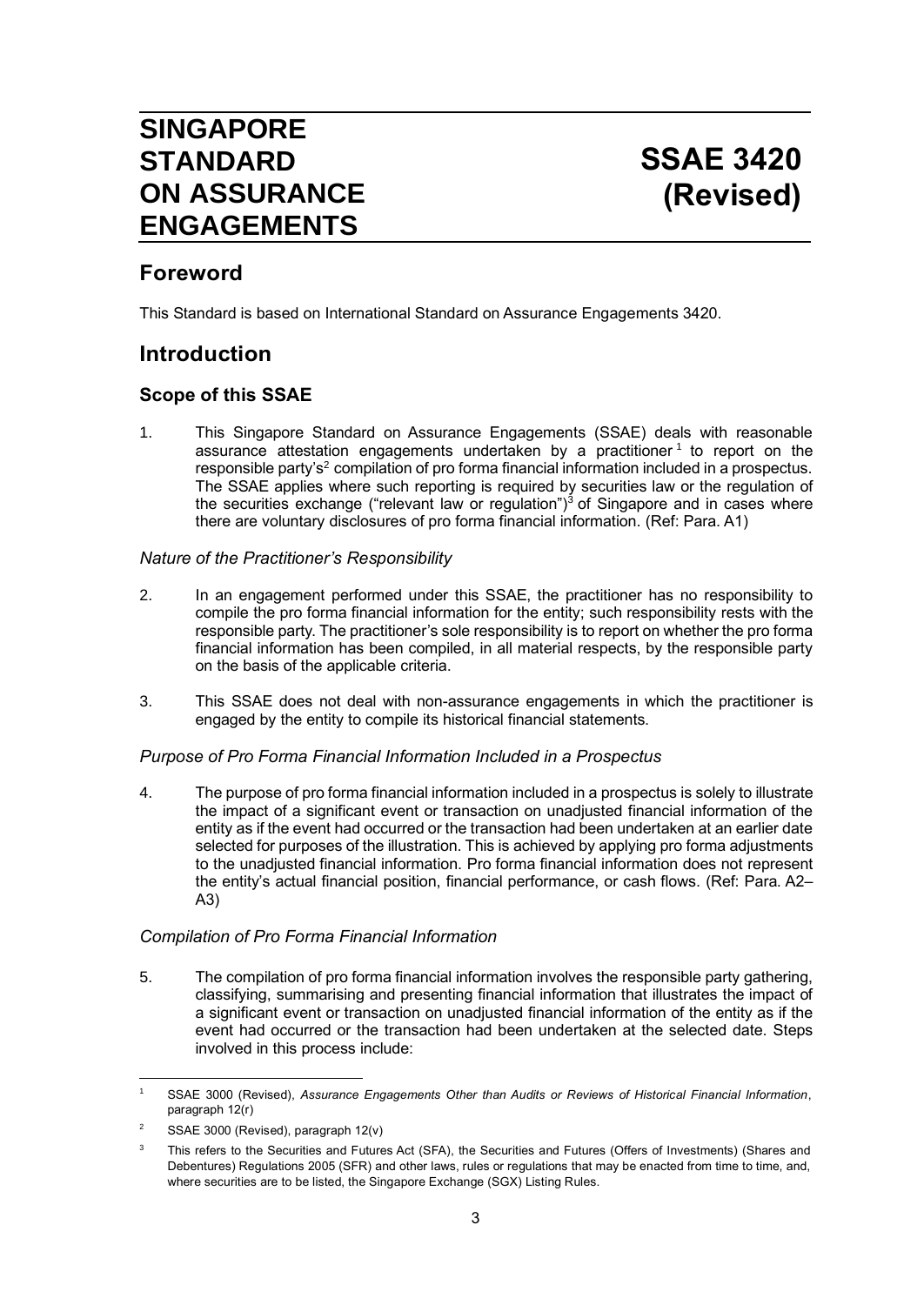- Identifying the source of the unadjusted financial information to be used in compiling the pro forma financial information, and extracting the unadjusted financial information from that source; (Ref: Para. A4–A5)
- Making pro forma adjustments to the unadjusted financial information for the purpose for which the pro forma financial information is presented; and
- Presenting the resulting pro forma financial information with accompanying disclosures.

#### *Nature of Reasonable Assurance Engagement*

- 6. A reasonable assurance engagement to report on the compilation of pro forma financial information involves performing the procedures set out in this SSAE to assess whether the applicable criteria used by the responsible party in the compilation of the pro forma financial information provide a reasonable basis for presenting the significant effects directly attributable to the event or transaction, and to obtain sufficient appropriate evidence about whether: (Ref: Para. A6)
	- The related pro forma adjustments give appropriate effect to those criteria; and
	- The resulting pro forma column (see paragraph  $11(c)$ ) reflects the proper application of those adjustments to the unadjusted financial information.

It also involves evaluating the overall presentation of the pro forma financial information. The engagement, however, does not involve the practitioner updating or reissuing any reports or opinions on any historical financial information used in compiling the pro forma financial information, or performing an audit or review of the financial information used in compiling the pro forma financial information.

#### *Relationship with SSAE 3000 (Revised), Other Professional Pronouncements, and Other Requirements*

- 7. The practitioner is required to comply with SSAE 3000 (Revised) and this SSAE when performing an assurance engagement to report on the compilation of pro forma financial information included in a prospectus. This SSAE supplements, but does not replace, SSAE 3000 (Revised), and expands on how SSAE 3000 (Revised) is to be applied in a reasonable assurance engagement to report on the compilation of pro forma financial information included in a prospectus.
- 8. Compliance with SSAE 3000 (Revised) requires, among other things, compliance with the provisions of the Accounting and Corporate Regulatory Authority (ACRA) *Code of Professional Conduct and Ethics for Public Accountants and Accounting Entities* (ACRA Code) related to assurance engagements, or other professional requirements, or requirements imposed by law or regulation, that are at least as demanding.<sup>4</sup> It also requires the engagement partner to be a member of a firm that applies  $SSQC$  1<sup>5</sup>, or other professional requirements, or requirements in law or regulation, that are at least as demanding as SSQC 1.

# **Effective Date**

9. This SSAE is effective for assurance reports dated on or after 1 January 2018.

SSAE 3000 (Revised), paragraphs 3(a), 20 and 34

<sup>5</sup> SSAE 3000 (Revised), paragraphs 3(b) and 31(a). International Standard on Quality Control (SSQC) 1, *Quality Control for Firms that Perform Audits and Reviews Financial Statements, and Other Assurance and Related Services Engagements*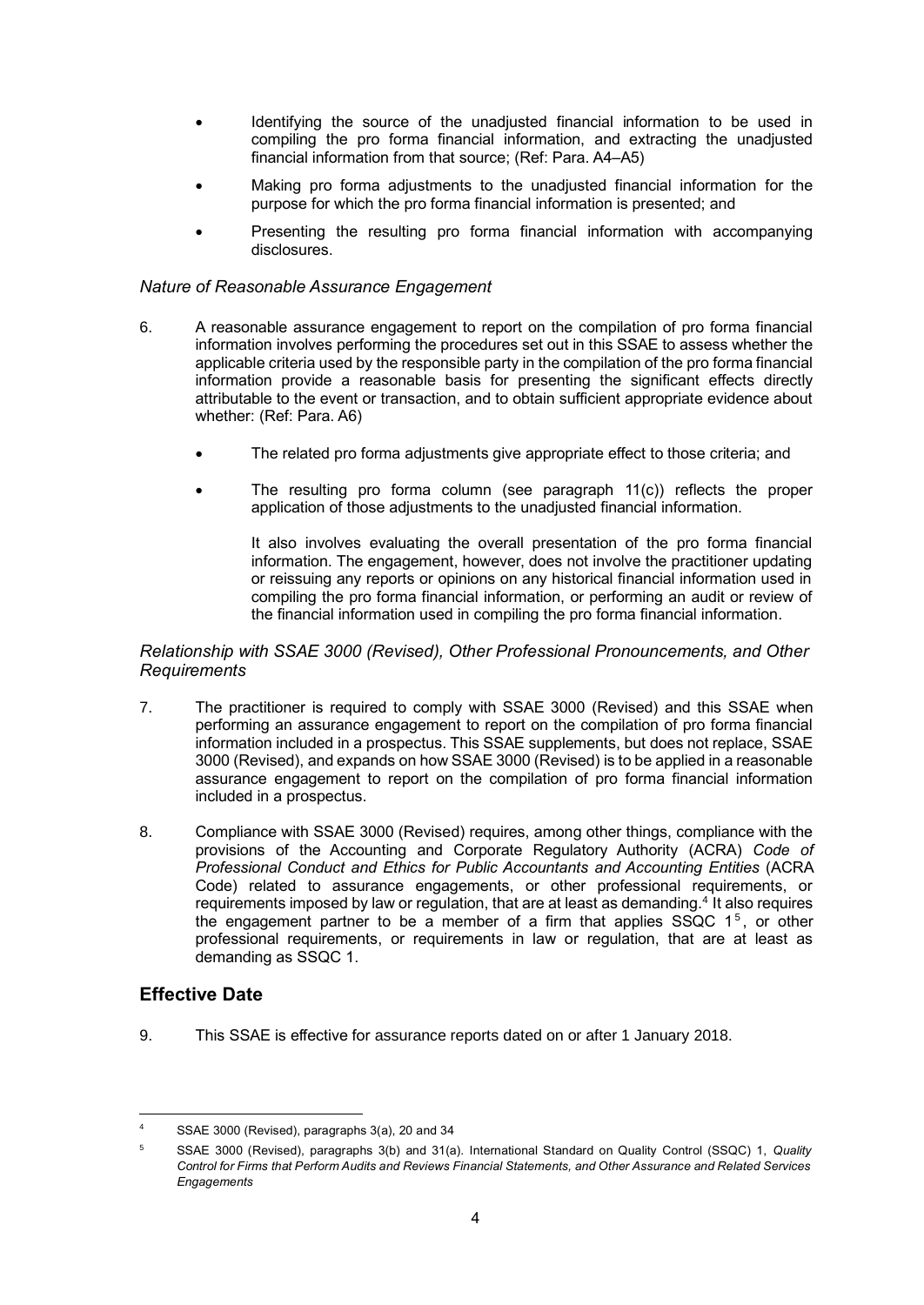# **Objectives**

- 10. The objectives of the practitioner are:
	- (a) To obtain reasonable assurance about whether the pro forma financial information has been compiled, in all material respects, by the responsible party on the basis of the applicable criteria; and
	- (b) To report in accordance with the practitioner's findings.

# **Definitions**

- 11. For purposes of this SSAE, the following terms have the meanings attributed below:
	- (a) Applicable criteria The criteria used by the responsible party when compiling the pro forma financial information. Criteria may be established by an authorised or recognised standard-setting organisation or by law or regulation. Where established criteria do not exist, they will be developed by the responsible party. (Ref: Para. A7–A9)
	- (b) Pro forma adjustments In relation to unadjusted financial information, these include:
		- (i) Adjustments to unadjusted financial information that illustrate the impact of a significant event or transaction ("event" or "transaction") as if the event had occurred or the transaction had been undertaken at an earlier date selected for purposes of the illustration; and
		- (ii) Adjustments to unadjusted financial information that are necessary for the pro forma financial information to be compiled on a basis consistent with the applicable financial reporting framework of the reporting entity ("entity") and its accounting policies under that framework. (Ref: Para. A15–A16)

Pro forma adjustments include the relevant financial information of a business that has been, or is to be, acquired ("acquiree"), or a business that has been, or is to be, divested ("divestee"), to the extent that such information is used in compiling the pro forma financial information ("acquiree or divestee financial information").

- (c) Pro forma financial information Financial information shown together with adjustments to illustrate the impact of an event or transaction on unadjusted financial information as if the event had occurred or the transaction had been undertaken at an earlier date selected for purposes of the illustration. In this SSAE, it is presumed that pro forma financial information is presented in columnar format consisting of (a) the unadjusted financial information; (b) the pro forma adjustments; and (c) the resulting pro forma column. (Ref: Para. A2)
- (d) Prospectus A document issued pursuant to legal or regulatory requirements relating to the entity's securities on which it is intended that a third party should make an investment decision. For the purpose of this standard, this includes circular, offer document, offer information statement and other public documents prescribed by the relevant law or regulation.
- (e) Published financial information Financial information of the entity or of an acquiree or a divestee that is made available publicly.
- (f) Unadjusted financial information Financial information of the entity to which pro forma adjustments are applied by the responsible party. (Ref: Para. A4–A5)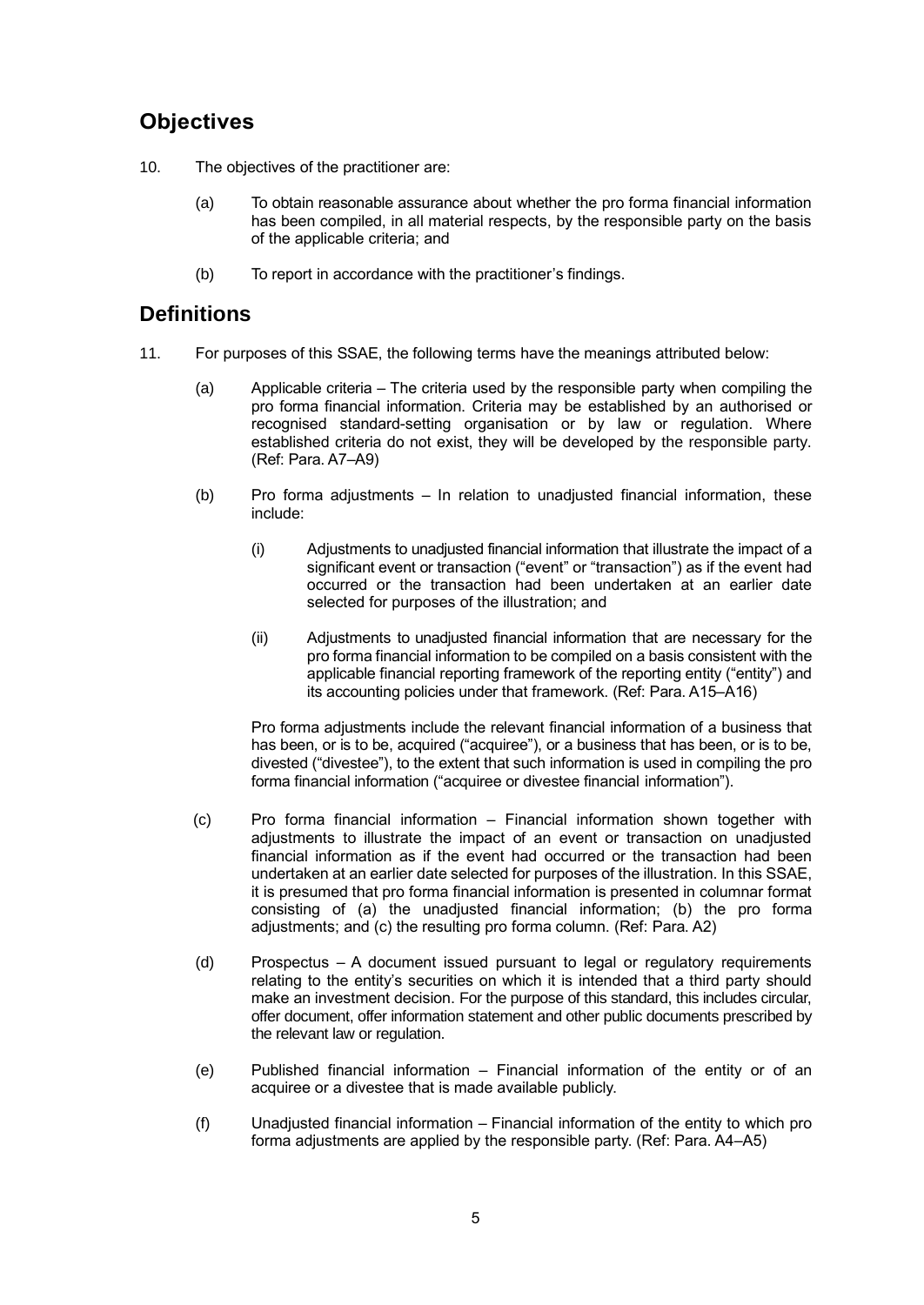# **Requirements**

# **SSAE 3000 (Revised)**

12. The practitioner shall not represent compliance with this SSAE unless the practitioner has complied with the requirements of both this SSAE and SSAE 3000 (Revised).

# **Engagement Acceptance**

- 13. Before agreeing to accept an engagement to report on whether pro forma financial information included in a prospectus has been compiled, in all material respects, on the basis of the applicable criteria, the practitioner shall:
	- (a) Determine that those persons who are to perform the engagement collectively have the appropriate competence and capabilities; (Ref: Para. A10)
	- (b) On the basis of a preliminary knowledge of the engagement circumstances and discussion with the responsible party, determine that the criteria that the practitioner expects to be applied are suitable and that it is unlikely that the pro forma financial information will be misleading for the purpose for which it is intended;
	- (c) Evaluate the wording of the opinion prescribed by the relevant law or regulation, if any, to determine that the practitioner will likely be able to express the opinion so prescribed based on performing the procedures specified in this SSAE; (Ref: Para. A54–A56)
	- (d) Where the sources from which the unadjusted financial information and any acquiree or divestee financial information have been extracted have been audited or reviewed and a modified audit opinion or review conclusion has been expressed, or the report contains an Emphasis of Matter paragraph, consider whether or not the relevant law or regulation permits the use of, or reference in the practitioner's report to, the modified audit opinion or review conclusion or the report containing the Emphasis of Matter paragraph with respect to such sources;
	- (e) If the entity's historical financial information has never been audited or reviewed, consider whether the practitioner can obtain a sufficient understanding of the entity and its accounting and financial reporting practices to perform the engagement; (Ref: Para. A31)
	- (f) If the event or transaction includes an acquisition and the acquiree's historical financial information has never been audited or reviewed, consider whether the practitioner can obtain a sufficient understanding of the acquiree and its accounting and financial reporting practices to perform the engagement; and
	- (g) Obtain the agreement of the responsible party that it acknowledges and understands its responsibility for: (Ref: Para. A11–A12)
		- (i) Adequately disclosing and describing the applicable criteria to the intended users if these are not publicly available;
		- (ii) Compiling the pro forma financial information on the basis of the applicable criteria; and
		- (iii) Providing the practitioner with:
			- a. Access to all information (including, when needed for purposes of the engagement, information of the acquiree(s) in a business combination), such as records, documentation and other material,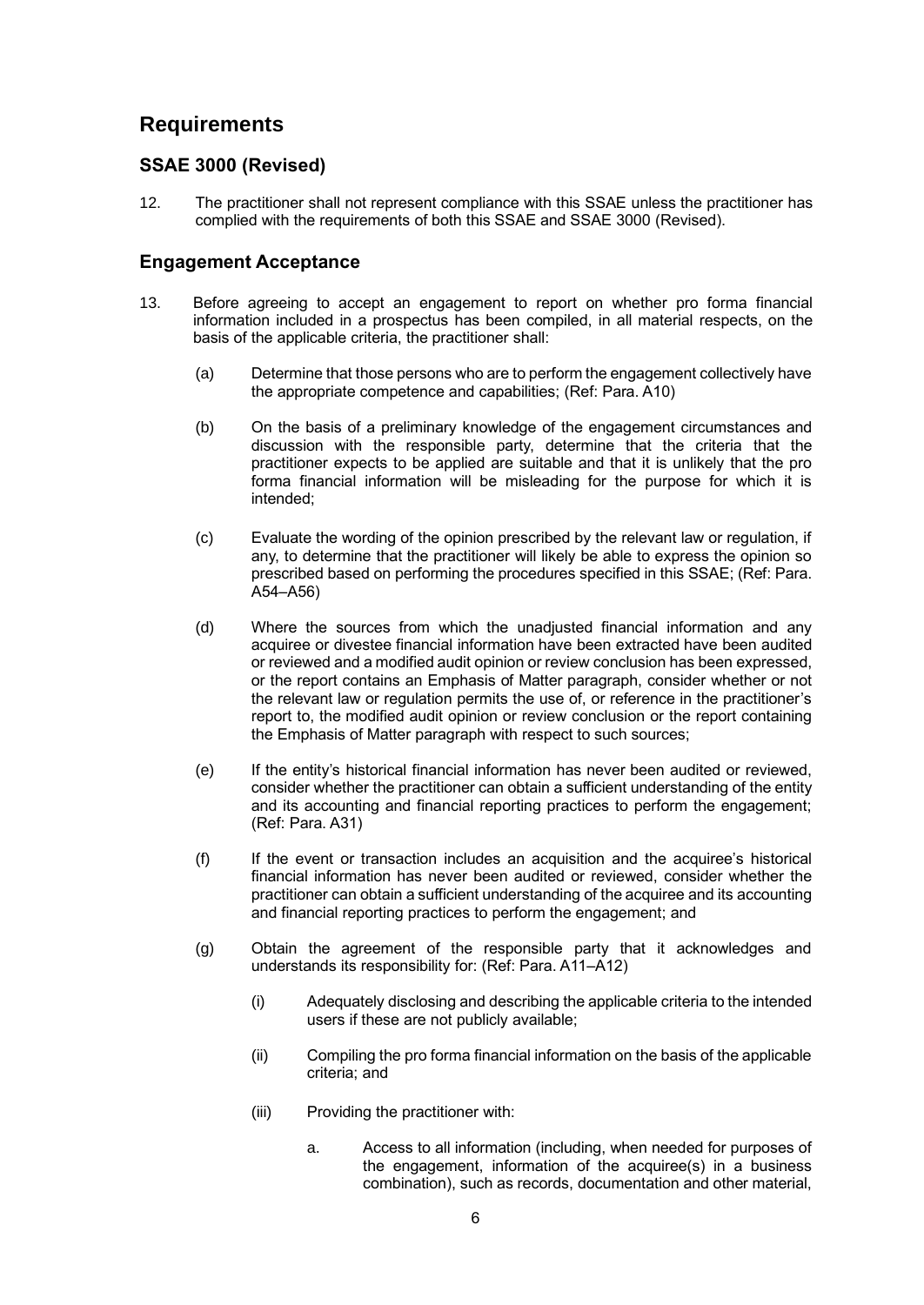relevant to evaluating whether the pro forma financial information has been compiled, in all material respects, on the basis of the applicable criteria;

- b. Additional information that the practitioner may request from the responsible party for the purpose of the engagement;
- c. Access to those within the entity and the entity's advisors from whom the practitioner determines it necessary to obtain evidence relating to evaluating whether the pro forma financial information has been compiled, in all material respects, on the basis of the applicable criteria; and
- d. When needed for purposes of the engagement, access to appropriate individuals within the acquiree(s) in a business combination.

# **Planning and Performing the Engagement**

#### *Determining the Suitability of the Applicable Criteria*

- 14. The practitioner shall determine whether the applicable criteria are suitable, as required by SSAE 3000 (Revised),<sup>6</sup> and in particular shall determine that they include, at a minimum, that:
	- (a) The unadjusted financial information be extracted from an appropriate source; (Ref: Para. A4–A5, A27)
	- (b) The pro forma adjustments be:
		- (i) Directly attributable to the event or transaction; (Ref: Para. A13)
		- (ii) Factually supportable; and (Ref: Para. A14)
		- (iii) Consistent with the entity's applicable financial reporting framework and its accounting policies under that framework; and (Ref: Para. A15–A16)
	- (c) Appropriate presentation be made and disclosures be provided to enable the intended users to understand the information conveyed. (Ref: Para. A2–A3, A42)
- 15. In addition, the practitioner shall assess whether the applicable criteria are:
	- (a) Consistent, and do not conflict, with relevant law or regulation; and
	- (b) Unlikely to result in pro forma financial information that is misleading.

#### *Materiality*

16. When planning and performing the engagement, the practitioner shall consider materiality with respect to evaluating whether the pro forma financial information has been compiled, in all material respects, on the basis of the applicable criteria. (Ref: Para. A17–A18)

*Obtaining an Understanding of How the Responsible Party Has Compiled the Pro Forma Financial Information and Other Engagement Circumstances*

17. The practitioner shall obtain an understanding of: (Ref: Para. A19)

<sup>6</sup> SSAE 3000 (Revised), paragraph 24(b)(ii) and A45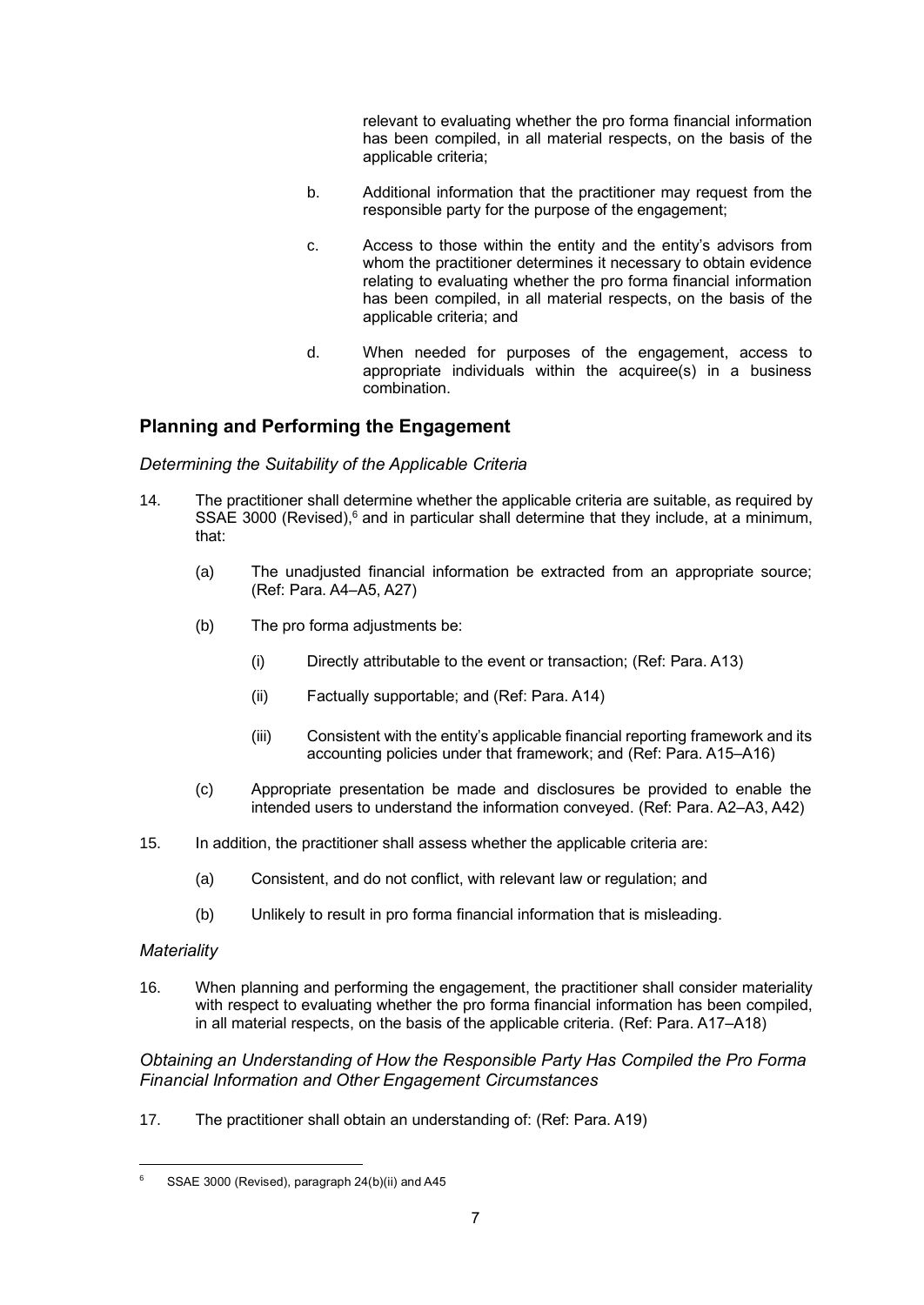- (a) The event or transaction in respect of which the pro forma financial information is being compiled;
- (b) How the responsible party has compiled the pro forma financial information; (Ref: Para. A20–A21)
- (c) The nature of the entity and any acquiree or divestee, including: (Ref: Para. A22– A23)
	- (i) Their operations;
	- (ii) Their assets and liabilities; and
	- (iii) The way they are structured and how they are financed;
- (d) Relevant industry, legal and regulatory, and other external factors pertaining to the entity and any acquiree or divestee; and (Ref: Para. A24–A26)
- (e) The applicable financial reporting framework and the accounting and financial reporting practices of the entity and of any acquiree or divestee, including their selection and application of accounting policies.

#### *Obtaining Evidence about the Appropriateness of the Source from Which the Unadjusted Financial Information Has Been Extracted*

- 18. The practitioner shall determine whether the responsible party has extracted the unadjusted financial information from an appropriate source. (Ref: Para. A27–A28)
- 19. If there is no audit or review report on the source from which the unadjusted financial information has been extracted, the practitioner shall perform procedures to be satisfied that the source is appropriate. (Ref: Para. A29–A31)
- 20. The practitioner shall determine whether the responsible party has appropriately extracted the unadjusted financial information from the source.

*Obtaining Evidence about the Appropriateness of the Pro Forma Adjustments*

- 21. In evaluating whether the pro forma adjustments are appropriate, the practitioner shall determine whether the responsible party has identified the pro forma adjustments necessary to illustrate the impact of the event or transaction at the date or for the period of the illustration. (Ref: Para. A32)
- 22. In determining whether the pro forma adjustments are in accordance with the applicable criteria, the practitioner shall determine whether they are:
	- (a) Directly attributable to the event or transaction; (Ref: Para. A13)
	- (b) Factually supportable. If acquiree or divestee financial information is included in the pro forma adjustments and there is no audit or review report on the source from which such financial information has been extracted, the practitioner shall perform procedures to be satisfied that the financial information is factually supportable; and (Ref: Para. A14, A33–A38)
	- (c) Consistent with the entity's applicable financial reporting framework and its accounting policies under that framework. (Ref: Para. A15-A16)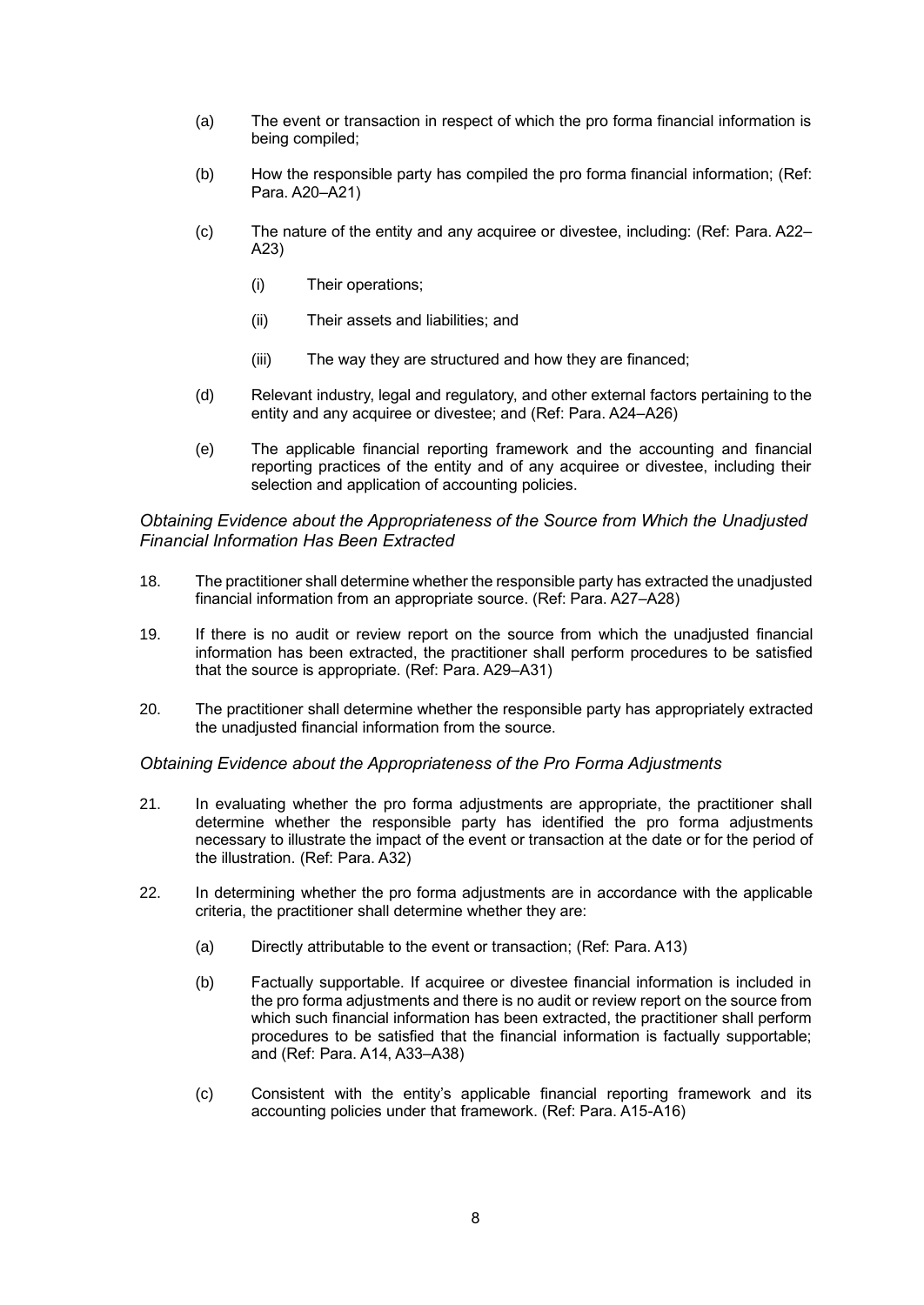*Modified Audit Opinion or Review Conclusion, or Emphasis of Matter Paragraph, with Respect to the Source from Which the Unadjusted Financial Information Has Been Extracted or the Source from Which the Acquiree or Divestee Financial Information Has Been Extracted* 

- 23. A modified audit opinion or review conclusion may have been expressed with respect to either the source from which the unadjusted financial information has been extracted or the source from which the acquiree or divestee financial information has been extracted, or a report containing an Emphasis of Matter paragraph may have been issued with respect to such source. In such circumstances, if the relevant law or regulation does not prohibit the use of such a source, the practitioner shall evaluate:
	- (a) The potential consequence on whether the pro forma financial information has been compiled, in all material respects, on the basis of the applicable criteria; (Ref: Para. A39)
	- (b) What further appropriate action to take; and (Ref: Para. A40)
	- (c) Whether there is any effect on the practitioner's ability to report in accordance with the terms of the engagement, including any effect on the practitioner's report.

#### *Source from Which the Unadjusted Financial Information Has Been Extracted or Pro Forma Adjustments Not Appropriate*

- 24. If, on the basis of the procedures performed, the practitioner identifies that the responsible party has:
	- (a) Used an inappropriate source from which to extract the unadjusted financial information; or
	- (b) Omitted a pro forma adjustment that should be included, applied a pro forma adjustment that is not in accordance with the applicable criteria or otherwise inappropriately applied a pro forma adjustment,

the practitioner shall discuss the matter with the responsible party. If the practitioner is unable to agree with the responsible party as to how the matter should be resolved, the practitioner shall evaluate what further action to take. (Ref: Para. A40)

#### *Obtaining Evidence about the Calculations within the Pro Forma Financial Information*

25. The practitioner shall determine whether the calculations within the pro forma financial information are arithmetically accurate.

#### *Evaluating the Presentation of the Pro Forma Financial Information*

- 26. The practitioner shall evaluate the presentation of the pro forma financial information. This shall include consideration of:
	- (a) The overall presentation and structure of the pro forma financial information, including whether it is clearly labeled to distinguish it from historical or other financial information; (Ref: Para. A2–A3)
	- (b) Whether the pro forma financial information and related explanatory notes illustrate the impact of the event or transaction in a manner that is not misleading; (Ref: Para. A41)
	- (c) Whether appropriate disclosures are provided with the pro forma financial information to enable the intended users to understand the information conveyed; and (Ref: Para. A42)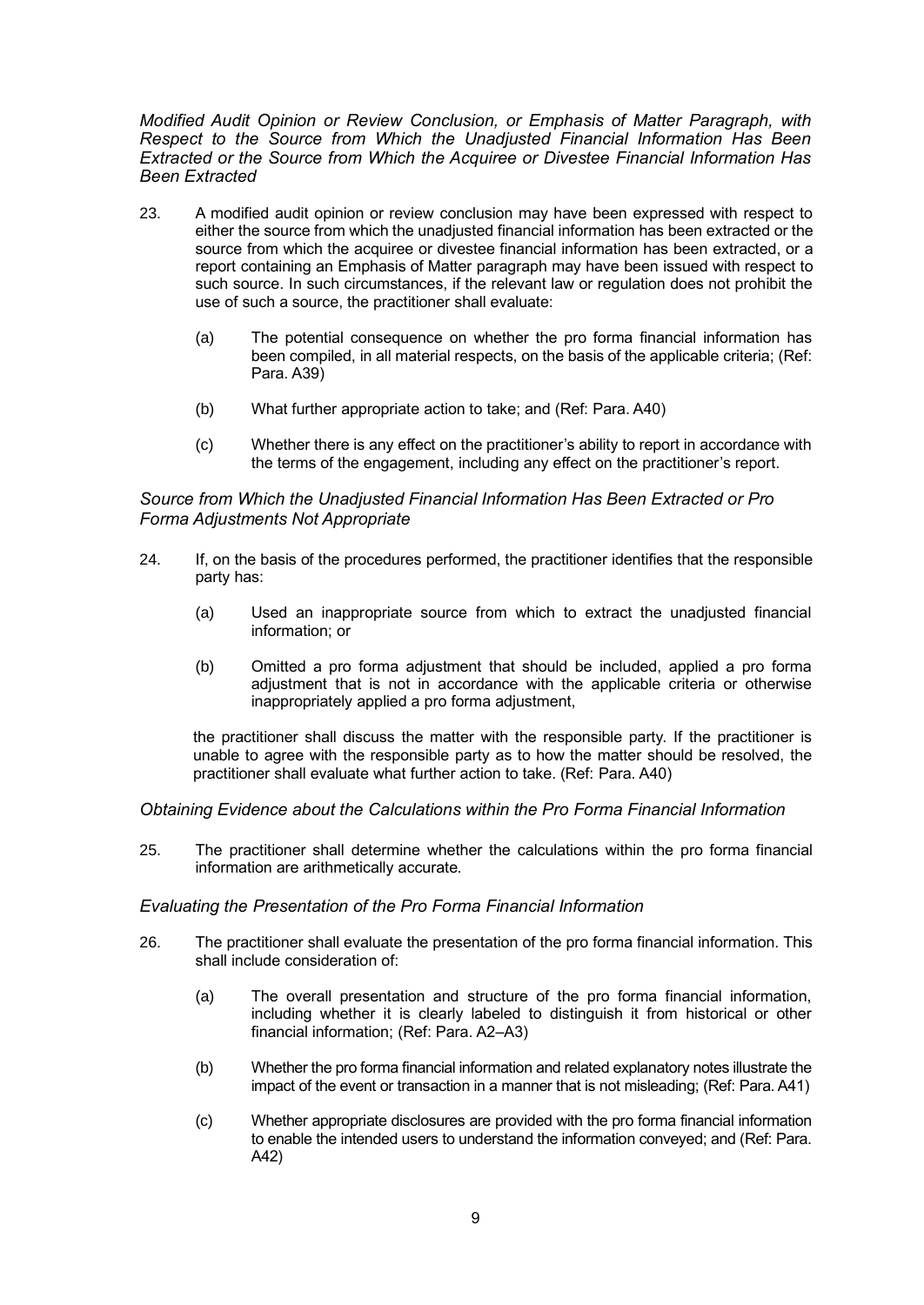- (d) Whether the practitioner has become aware of any significant events subsequent to the date of the source from which the unadjusted financial information has been extracted that may require reference to, or disclosure in, the pro forma financial information. (Ref: Para. A43)
- 27. The practitioner shall read the other information included in the prospectus containing the pro forma financial information to identify material inconsistencies, if any, with the pro forma financial information or the assurance report. If, on reading the other information, the practitioner identifies a material inconsistency or becomes aware of a material misstatement of fact in that other information, the practitioner shall discuss the matter with the responsible party. If correction of the matter is necessary and the responsible party refuses to do so, the practitioner shall take further appropriate action. (Ref: Para. A44)

# **Written Representations**

- 28. The practitioner shall request written representations from the responsible party that:
	- (a) In compiling the pro forma financial information, the responsible party has identified all appropriate pro forma adjustments necessary to illustrate the impact of the event or transaction at the date or for the period of the illustration; and (Ref: Para. A45)
	- (b) The pro forma financial information has been compiled, in all material respects, on the basis of the applicable criteria.

# **Forming the Opinion**

- 29. The practitioner shall form an opinion on whether the pro forma financial information has been compiled, in all material respects, by the responsible party on the basis of the applicable criteria. (Ref: Para. A46–A48)
- 30. In order to form that opinion, the practitioner shall conclude whether the practitioner has obtained sufficient appropriate evidence about whether the compilation of the pro forma financial information is free from material omissions, or inappropriate use or application of a pro forma adjustment. That conclusion shall include an evaluation of whether the responsible party has adequately disclosed and described the applicable criteria to the extent that these are not publicly available. (Ref: Para. A49–A50)

# **Form of Opinion**

### *Unmodified Opinion*

31. The practitioner shall express an unmodified opinion when the practitioner concludes that the pro forma financial information has been compiled, in all material respects, by the responsible party on the basis of the applicable criteria.

### *Modified Opinion*

- 32. In many jurisdictions, the relevant law or regulation precludes publication of a prospectus that contains a modified opinion with regard to whether the pro forma financial information has been compiled, in all material respects, on the basis of the applicable criteria. Where this is the case and the practitioner concludes that a modified opinion is nevertheless appropriate in accordance with SSAE 3000 (Revised), the practitioner shall discuss the matter with the responsible party. If the responsible party does not agree to make the necessary changes, the practitioner shall:
	- (a) Withhold the report;
	- (b) Withdraw from the engagement; or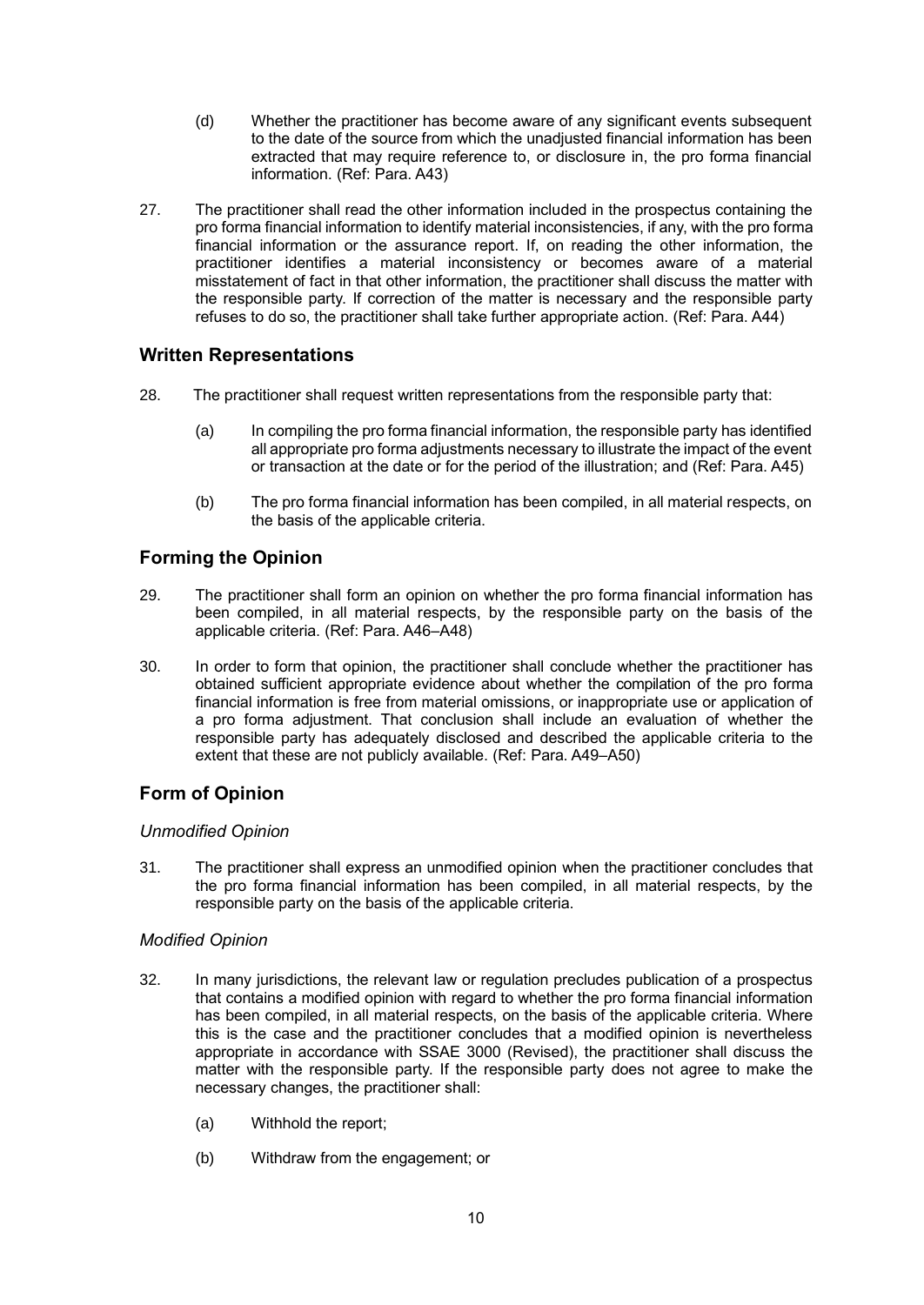- (c) Consider seeking legal advice.
- 33. In some jurisdictions, the relevant law or regulation may not preclude publication of a prospectus that contains a modified opinion with regard to whether the pro forma financial information has been compiled, in all material respects, on the basis of the applicable criteria. In such jurisdictions, if the practitioner determines that a modified opinion is appropriate in accordance with SSAE 3000 (Revised), the practitioner shall apply the requirements in SSAE 3000 (Revised)<sup>7</sup> regarding modified opinions.

#### *Emphasis of Matter Paragraph*

34. In some circumstances, the practitioner may consider it necessary to draw users' attention to a matter presented or disclosed in the pro forma financial information or the accompanying explanatory notes. This would be the case when, in the practitioner's opinion, the matter is of such importance that it is fundamental to users' understanding of whether the pro forma financial information has been compiled, in all material respects, on the basis of the applicable criteria. In such circumstances, the practitioner shall include an Emphasis of Matter paragraph in the practitioner's report provided that the practitioner has obtained sufficient appropriate evidence that the matter does not affect whether the pro forma financial information has been compiled, in all material respects, on the basis of the applicable criteria. Such a paragraph shall refer only to information presented or disclosed in the pro forma financial information or the accompanying explanatory notes.

# **Preparing the Assurance Report**

- 35. The practitioner's report shall include, at a minimum, the following basic elements: (Ref: Para. A57)
	- (a) A title that clearly indicates that the report is an independent assurance report; (Ref: Para. A51)
	- (b) An addressee(s), as agreed in the terms of engagement; (Ref: Para. A52)
	- (c) Introductory paragraphs that identify: (Ref: Para. A53)
		- (i) The pro forma financial information;
		- (ii) The source from which the unadjusted financial information has been extracted, and whether or not an audit or review report on such a source has been published;
		- (iii) The period covered by, or the date of, the pro forma financial information; and
		- (iv) A reference to the applicable criteria on the basis of which the responsible party has performed the compilation of the pro forma financial information, and the source of the criteria;
	- (d) A statement that the responsible party is responsible for compiling the pro forma financial information on the basis of the applicable criteria;
	- (e) A description of the practitioner's responsibilities, including statements that:
		- (i) The practitioner's responsibility is to express an opinion about whether the pro forma financial information has been compiled, in all material respects, by the responsible party on the basis of the applicable criteria;

SSAE 3000 (Revised), paragraphs 74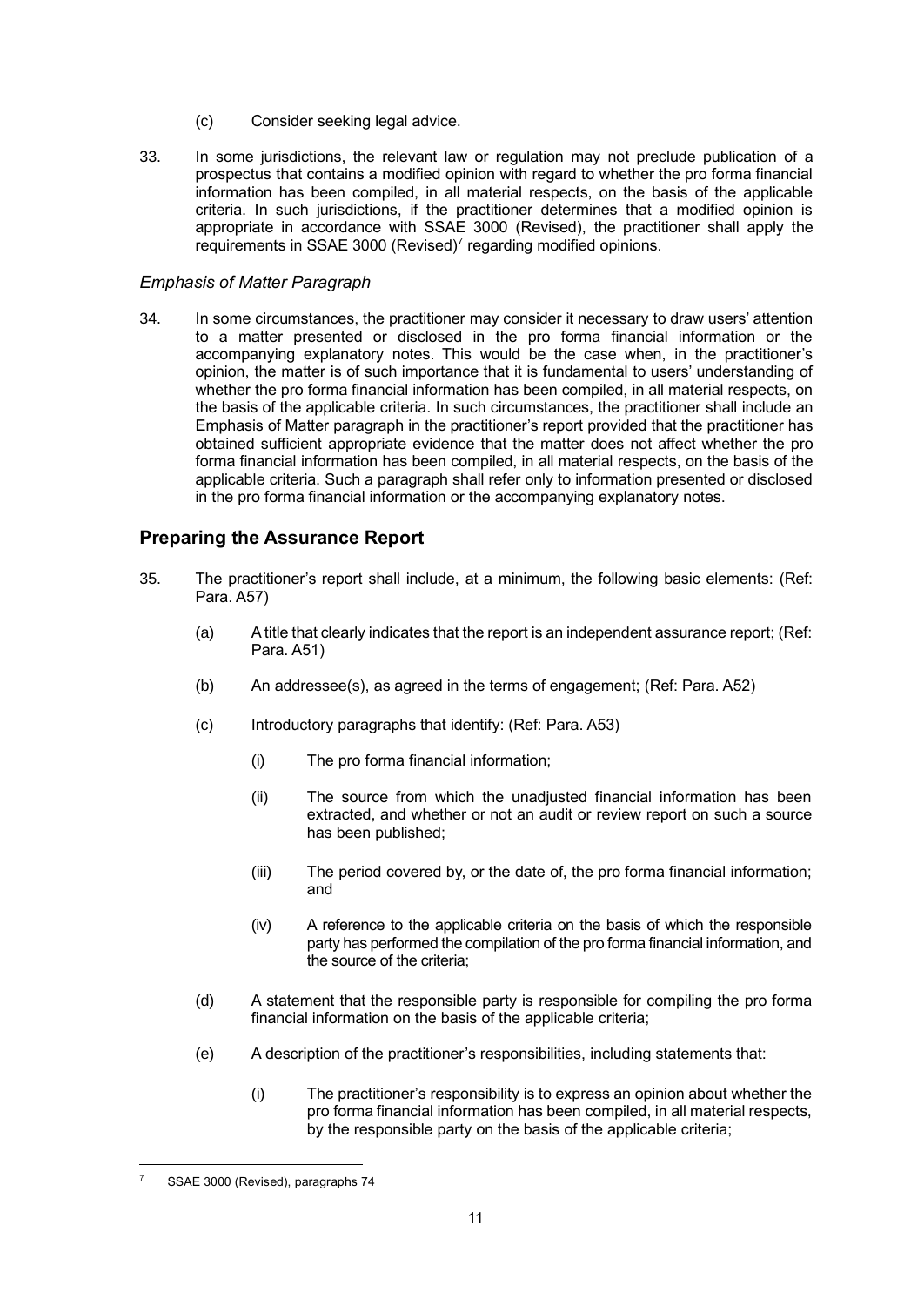- (ii) For purposes of this engagement, the practitioner is not responsible for updating or reissuing any reports or opinions on any historical financial information used in compiling the pro forma financial information, nor has the practitioner, in the course of this engagement, performed an audit or review of the financial information used in compiling the pro forma financial information; and
- (iii) The purpose of pro forma financial information included in a prospectus is solely to illustrate the impact of a significant event or transaction on unadjusted financial information of the entity as if the event had occurred or the transaction had been undertaken at an earlier date selected for purposes of the illustration. Accordingly, the practitioner does not provide any assurance that the actual outcome of the event or transaction at that date would have been as presented;
- (f) A statement that the engagement was performed in accordance with SSAE 3420, *Assurance Engagements to Report on the Compilation of Pro Forma Financial Information Included in a Prospectus*, which requires that the practitioner plan and perform procedures to obtain reasonable assurance about whether the responsible party has compiled, in all material respects, the pro forma financial information on the basis of the applicable criteria;
- (g) A statement that the firm of which the practitioner is a member applies SSQC 1, or other professional requirements, or requirements in law or regulation, that are at least as demanding as SSQC 1.
- (h) A statement that the practitioner complies with the independence and other ethical requirements of the ACRA Code, or other professional requirements, or requirements imposed by law or regulation, that are at least as demanding as the provisions of the ACRA Code related to assurance engagements.
- (i) Statements that:
	- (i) A reasonable assurance engagement to report on whether the pro forma financial information has been compiled, in all material respects, on the basis of the applicable criteria involves performing procedures to assess whether the applicable criteria used by the responsible party in the compilation of the pro forma financial information provide a reasonable basis for presenting the significant effects directly attributable to the event or transaction, and to obtain sufficient appropriate evidence about whether:
		- The related pro forma adjustments give appropriate effect to those criteria; and
		- The pro forma financial information reflects the proper application of those adjustments to the unadjusted financial information;
	- (ii) The procedures selected depend on the practitioner's judgment, having regard to the practitioner's understanding of the nature of the entity, the event or transaction in respect of which the pro forma financial information has been compiled, and other relevant engagement circumstances; and
	- (iii) The engagement also involves evaluating the overall presentation of the pro forma financial information;
- (j) Unless otherwise required by law or regulation, the practitioner's opinion using one of the following phrases, which are regarded as being equivalent: (Ref: Para. A54– A56)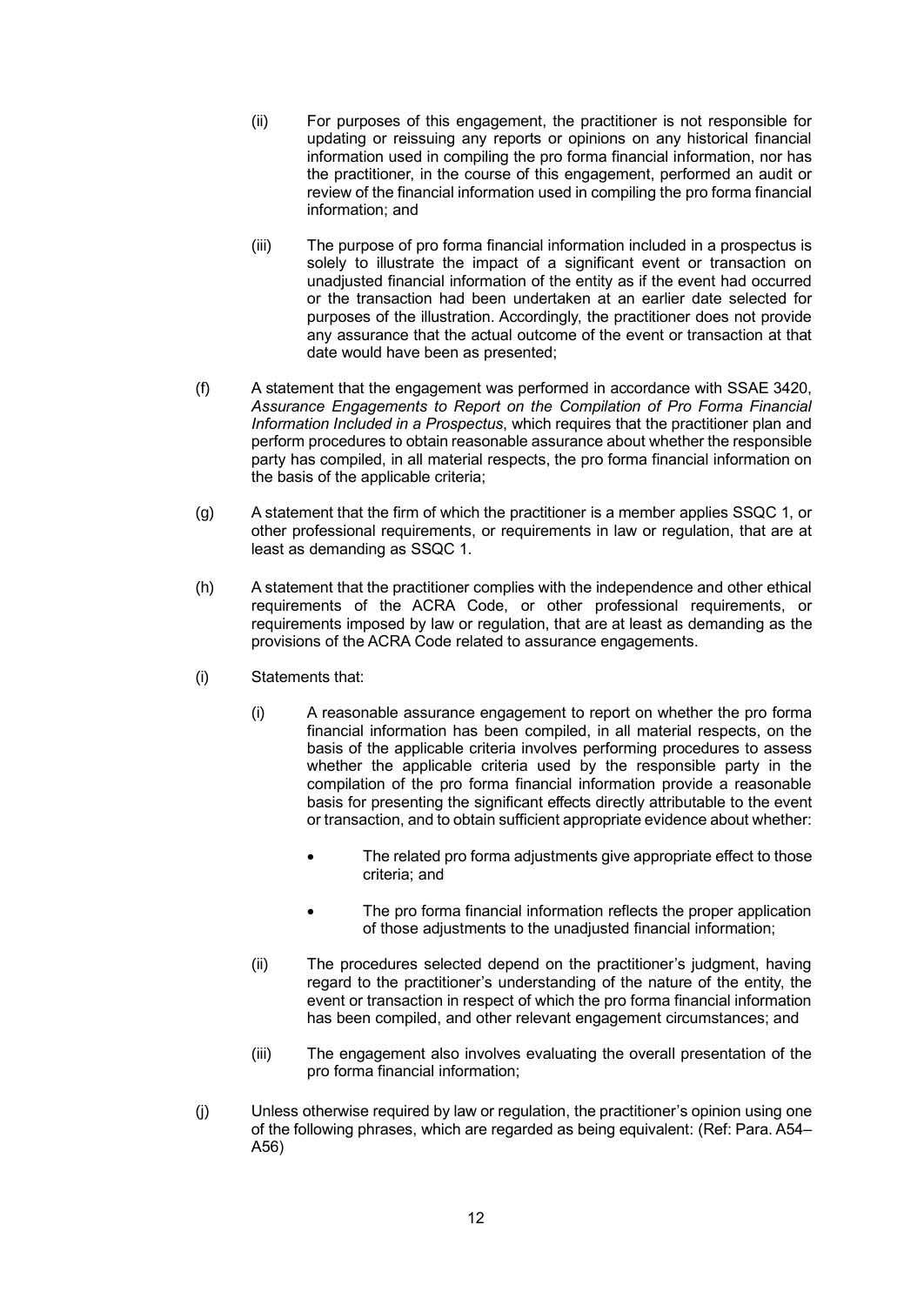- (i) The pro forma financial information has been compiled, in all material respects, on the basis of the [*applicable criteria*]; or
- (ii) The pro forma financial information has been properly compiled on the basis stated;
- (k) The practitioner's signature;
- (l) The date of the report; and
- (m) The location in the jurisdiction where the practitioner practices.

\*\*\*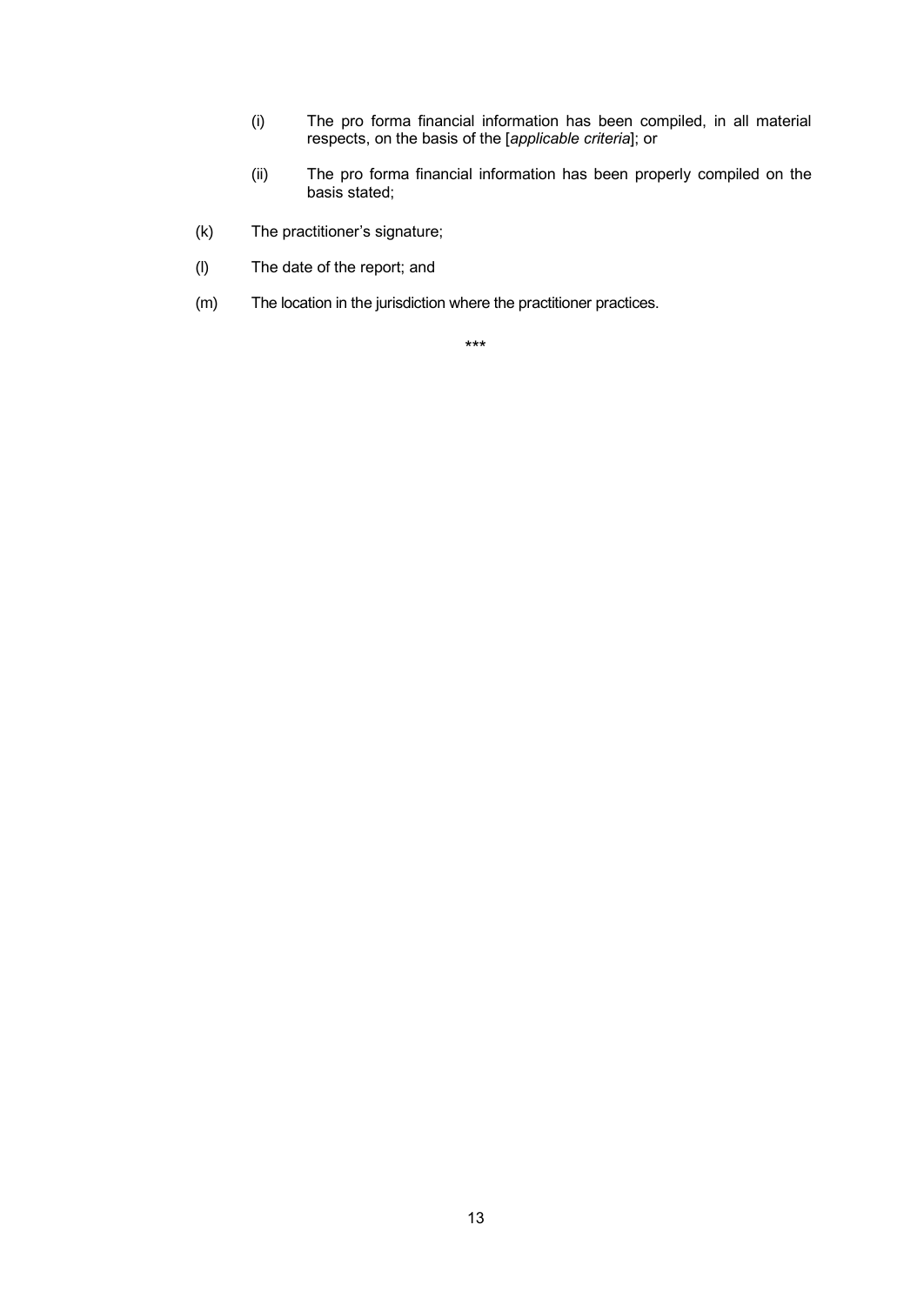# **Application and Other Explanatory Material**

# **Scope of this SSAE** (Ref: Para. 1)

A1. This standard does not deal with circumstances where pro forma financial information is provided as part of the entity's financial statements pursuant to the requirements of an applicable financial reporting framework.

## **Purpose of Pro Forma Financial Information Included in a Prospectus** (Ref: Para. 4, 11(c), 14(c), 26(a))

- A2. Pro forma financial information is accompanied by related explanatory notes that often disclose the matters set out in paragraph A42.
- A3. Different presentations of pro forma financial information may be included in the prospectus depending on the nature of the event or transaction and how the responsible party intends to illustrate the impact of such event or transaction on the unadjusted financial information of the entity. For example, the entity may acquire a number of businesses prior to an initial public offering. In such circumstances, the responsible party may choose to present a pro forma net asset statement to illustrate the impact of the acquisitions on the entity's financial position and key ratios such as debt to equity as if the acquired businesses had been combined with the entity at an earlier date. The responsible party may also choose to present a pro forma income statement to illustrate what the results of operations might have been for the period ended on that date. In such cases, the nature of the pro forma financial information may be described by titles such as "Statement of Pro Forma Net Assets as at 31 December 20X1" and "Pro Forma Income Statement for the Year Ended 31 December 20X1."

# **Compilation of Pro Forma Financial Information**

*Unadjusted Financial Information* (Ref: Para. 5, 11(f), 14(a))

- A4. In many cases, the source from which the unadjusted financial information has been extracted will be published financial information such as annual or interim financial statements.
- A5. Depending on how the responsible party chooses to illustrate the impact of the event or transaction, the unadjusted financial information may comprise either:
	- One or more single financial statements, such as a statement of financial position and a statement of comprehensive income; or
	- Financial information that is appropriately condensed from a complete set of financial statements, for example, a statement of net assets.

#### **Nature of Reasonable Assurance Engagement (Ref: Para. 6)**

A6. In this SSAE, describing the pro forma financial information as being "properly compiled" means that the pro forma financial information has been compiled, in all material respects, by the responsible party on the basis of the applicable criteria.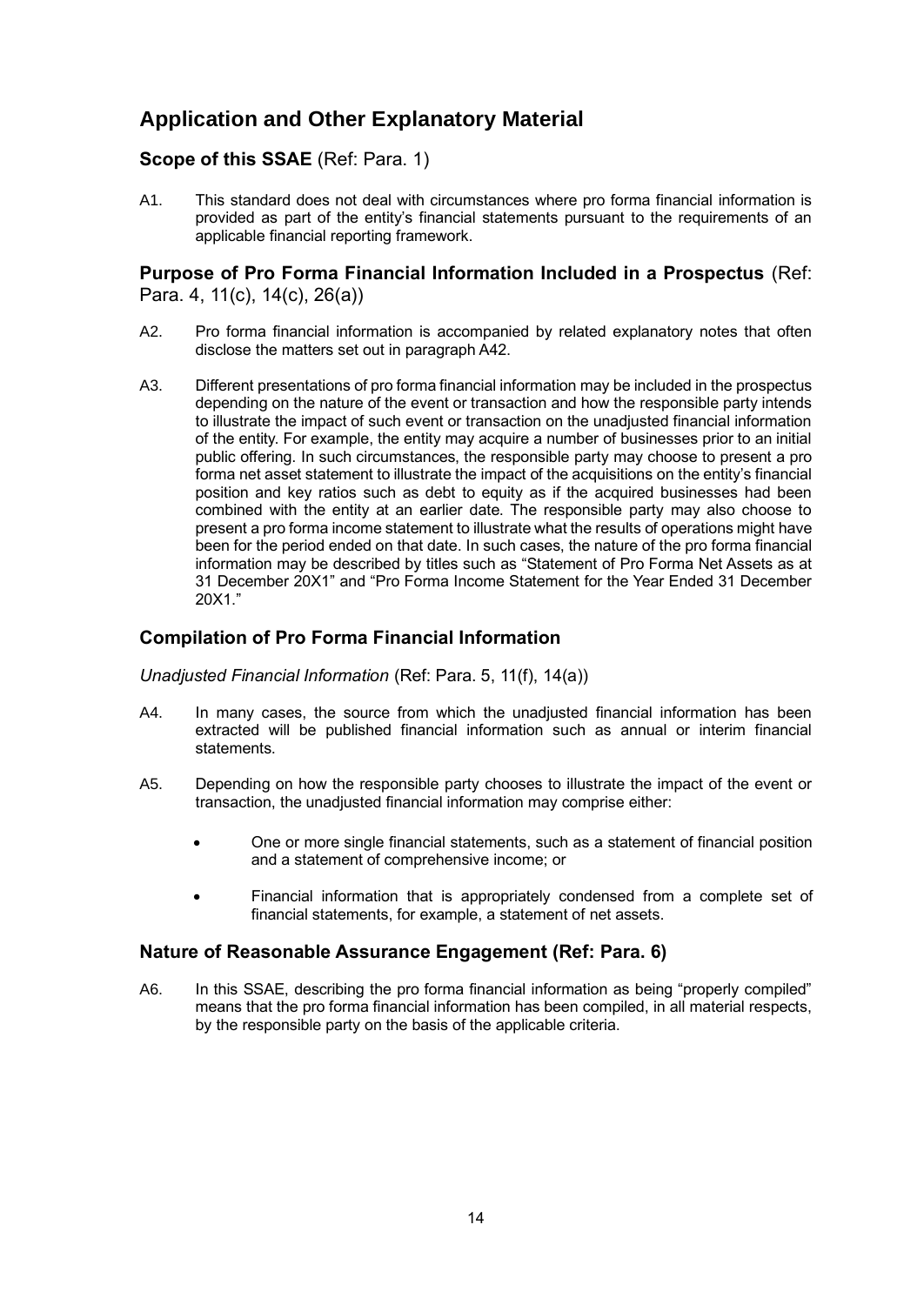# **Definitions**

*Applicable Criteria* (Ref: Para. 11(a))

- A7. Where established criteria for compiling the pro forma financial information do not exist, the responsible party will have developed the criteria based on, for example, practice in a particular industry or the criteria of a jurisdiction that has developed established criteria, and disclosed that fact.
- A8. The applicable criteria for compiling the pro forma financial information will be suitable in the circumstances if they meet the requirements set out in paragraph 14.
- A9. Accompanying explanatory notes may include some additional detail about the criteria to describe how they illustrate the effects of the particular event or transaction. This may include, for example:
	- The date at which the event is assumed to have occurred or the transaction been undertaken.
	- The approach used for allocating income, overheads, assets and liabilities between relevant businesses in a divestment.

# **Engagement Acceptance**

*Capabilities and Competence to Perform the Engagement* (Ref: Para. 13(a))

- A10. The ACRA Code requires the practitioner to comply with the principle of professional competence and due care by attaining and maintaining professional knowledge and skill, in order to provide competent professional service, based on current technical and professional standards and relevant legislation, and acting diligently and in accordance with such professional standards and legislation.<sup>8</sup> In the context of this requirement of the ACRA Code, professional competence to perform the engagement may include matters such as the following:
	- Knowledge and experience of the industry in which the entity operates:
	- An understanding of the relevant securities laws and regulations and related developments;
	- An understanding of the listing requirements of the relevant securities exchange and of capital market transactions such as mergers, acquisitions and securities offerings;
	- Familiarity with the process of preparing a prospectus and listing securities on the securities exchange; and
	- Knowledge of the financial reporting frameworks used in the preparation of the sources from which the unadjusted financial information and, if applicable, the acquiree's financial information have been extracted.

<sup>8</sup> ACRA Code, paragraph R113.1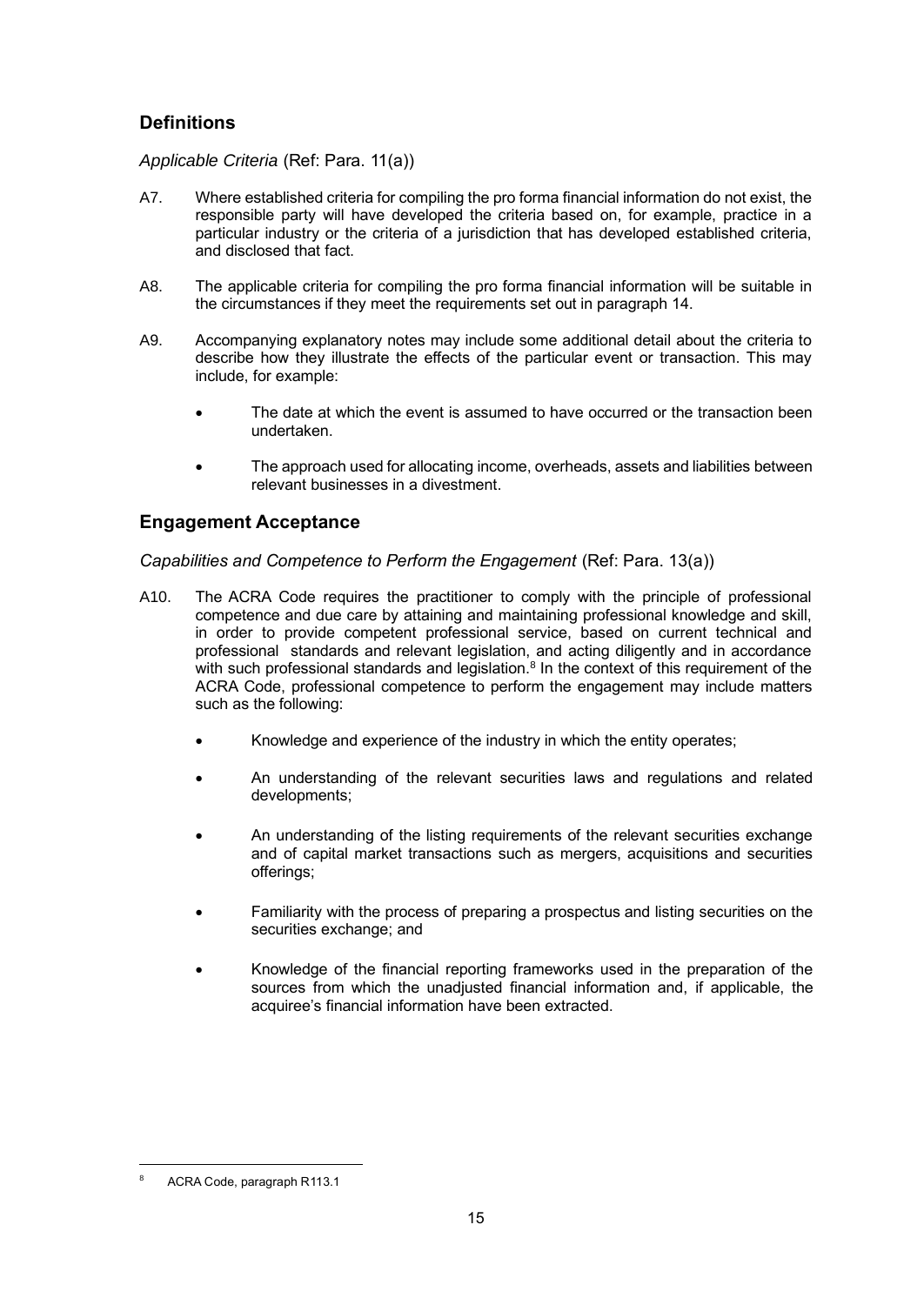#### *The Responsible Party's Responsibilities* (Ref: Para. 13(g))

- A11. An engagement in accordance with this SSAE is conducted on the premise that the responsible party has acknowledged and understands that it has the responsibilities set out in paragraph  $13(q)$ . In some jurisdictions, such responsibilities may be specified in the relevant law or regulation. In others, there may be little or no legal or regulatory definition of such responsibilities. An assurance engagement to report on whether pro forma financial information has been compiled, in all material respects, on the basis of the applicable criteria is based on the assumption that:
	- (a) The practitioner's role does not involve taking responsibility for compiling such information; and
	- (b) The practitioner has a reasonable expectation of obtaining the information necessary for the engagement.

Accordingly, this premise is fundamental to the conduct of the engagement. To avoid misunderstanding, agreement is reached with the responsible party that it acknowledges and understands that it has such responsibilities as part of agreeing and recording the terms of the engagement as required by SSAE 3000 (Revised).<sup>9</sup>

A12. If law or regulation prescribes in sufficient detail the terms of the engagement, the practitioner need only record the fact that such law or regulation applies and that the responsible party acknowledges and understands its responsibilities as set out in paragraph 13(g).

# **Planning and Performing the Engagement**

#### *Assessing the Suitability of the Applicable Criteria*

Directly Attributable Adjustments (Ref: Para. 14(b)(i), 22(a))

A13. It is necessary that the pro forma adjustments be directly attributable to the event or transaction to avoid the pro forma financial information reflecting matters that do not arise solely as a result of the event or that are not an integral part of the transaction. Directly attributable adjustments exclude those that relate to future events or are dependent on actions to be taken once the transaction has been completed, even if such actions are key to the entity entering into the transaction (for example, closing of redundant production sites after an acquisition).

Factually Supportable Adjustments (Ref: Para. 14(b)(ii), 22(b))

- A14. It is also necessary that the pro forma adjustments be factually supportable in order to provide a reliable basis for the pro forma financial information. Factually supportable adjustments are capable of objective determination. Sources of factual support for the pro forma adjustments include, for example:
	- Purchase and sale agreements.
	- Financing documents for the event or transaction, such as debt agreements.
	- Independent valuation reports.
	- Other documents relating to the event or transaction.
	- Published financial statements.

SSAE 3000 (Revised), paragraph 27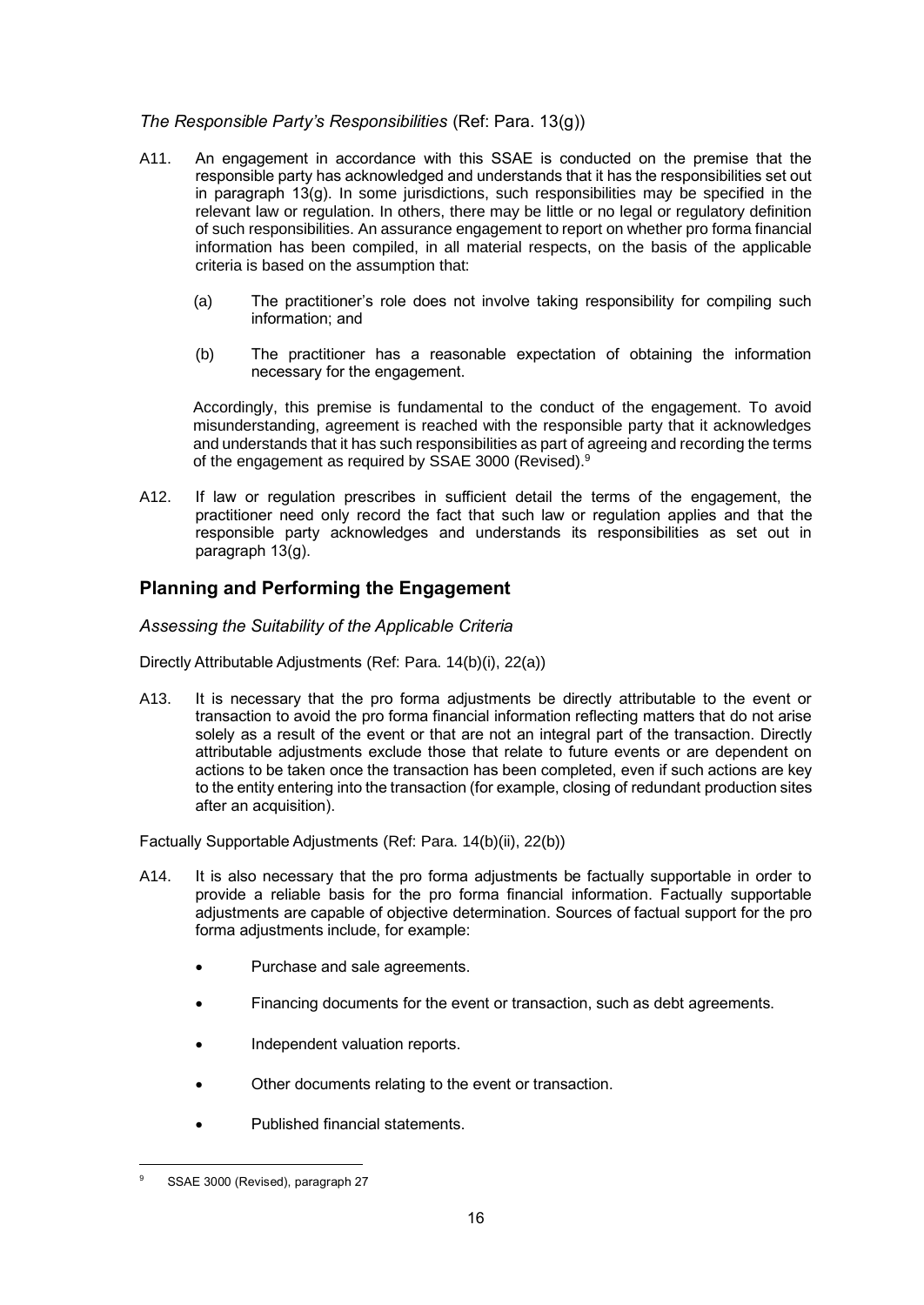- Other financial information disclosed in the prospectus.
- Relevant legal or regulatory actions, such as in the area of taxation.
- Employment agreements.
- Actions of those charged with governance.

Adjustments Consistent with the Entity's Applicable Financial Reporting Framework and Its Accounting Policies under that Framework (Ref: Para. 11(b)(ii), 14(b)(iii), 22(c))

- A15. For the pro forma financial information to be meaningful, it is necessary that the pro forma adjustments be consistent with the entity's applicable financial reporting framework and its accounting policies under that framework. In the context of a business combination, for example, compiling the pro forma financial information on the basis of the applicable criteria involves consideration of such matters as:
	- Whether differences exist between the acquiree's accounting policies and those of the entity; and
	- Whether accounting policies for transactions undertaken by the acquiree that the entity has not previously entered into are policies that the entity would have adopted for such transactions under its applicable financial reporting framework, taking into account the entity's particular circumstances.
- A16. Consideration of the appropriateness of the entity's accounting policies may also be necessary in some circumstances. For example, as part of the event or transaction, the entity may propose to issue complex financial instruments for the first time. If this is the case, it may be necessary to consider:
	- Whether the responsible party has selected appropriate accounting policies to be used in accounting for such financial instruments under its applicable financial reporting framework; and
	- Whether it has appropriately applied such policies in compiling the pro forma financial information.

#### *Materiality* (Ref: Para. 16)

- A17. Materiality with regard to whether the pro forma financial information has been compiled, in all material respects, on the basis of the applicable criteria does not depend on a single quantitative measure. Instead, it depends on the size and nature of the omission or inappropriate application of an element of the compilation as described in paragraph A18, whether or not intentional. Judgment about these aspects of size and nature will, in turn, depend on such matters as:
	- The context of the event or transaction:
	- The purpose for which the pro forma financial information is being compiled; and
	- The related engagement circumstances.

The determining factor could be the size or the nature of the matter, or a combination of both.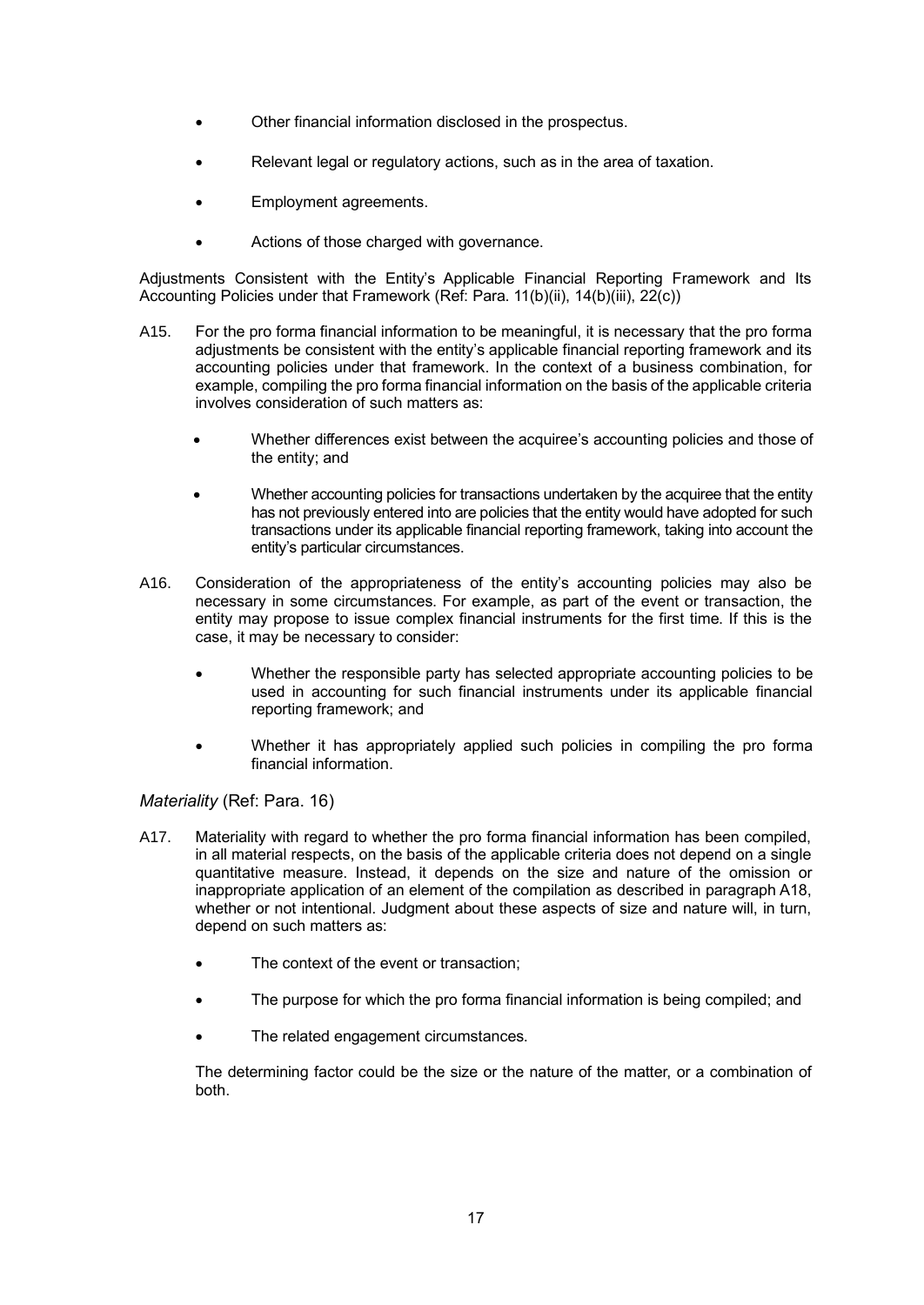- A18. The risk of the pro forma financial information not being considered compiled, in all material respects, on the basis of the applicable criteria may arise when there is evidence of, for example:
	- Use of an inappropriate source from which to extract the unadjusted financial information.
	- Incorrect extraction of the unadjusted financial information from an appropriate source.
	- In relation to adjustments, the misapplication of accounting policies or the failure of the adjustments to be consistent with the entity's accounting policies.
	- Failure to make an adjustment required by the applicable criteria.
	- Making an adjustment that is not in accordance with the applicable criteria.
	- A mathematical or clerical mistake in the calculations within the pro forma financial information.
	- Inadequate, incorrect or omitted disclosures.

*Obtaining an Understanding of How the Responsible Party Has Compiled the Pro Forma Financial Information and Other Engagement Circumstances* (Ref: Para. 17)

- A19. The practitioner may obtain this understanding through a combination of procedures such as:
	- Inquiring of the responsible party and other entity personnel involved in compiling the pro forma financial information.
	- Inquiring of other appropriate parties such as those charged with governance and the entity's advisors.
	- Reading relevant supporting documentation such as contracts or agreements.
	- Reading minutes of meetings of those charged with governance.

How the Responsible Party Has Compiled the Pro Forma Financial Information (Ref: Para. 17(b))

- A20. The practitioner may obtain an understanding of how the responsible party has compiled the pro forma financial information by considering, for example:
	- The source from which the unadjusted financial information has been extracted.
	- The steps taken by the responsible party to:
		- Extract the unadjusted financial information from the source.
		- Identify the appropriate pro forma adjustments, for example, how the responsible party has obtained acquiree financial information in compiling the pro forma financial information.
	- The responsible party's competence in compiling pro forma financial information.
	- The nature and extent of oversight by the responsible party of other entity personnel involved in compiling the pro forma financial information.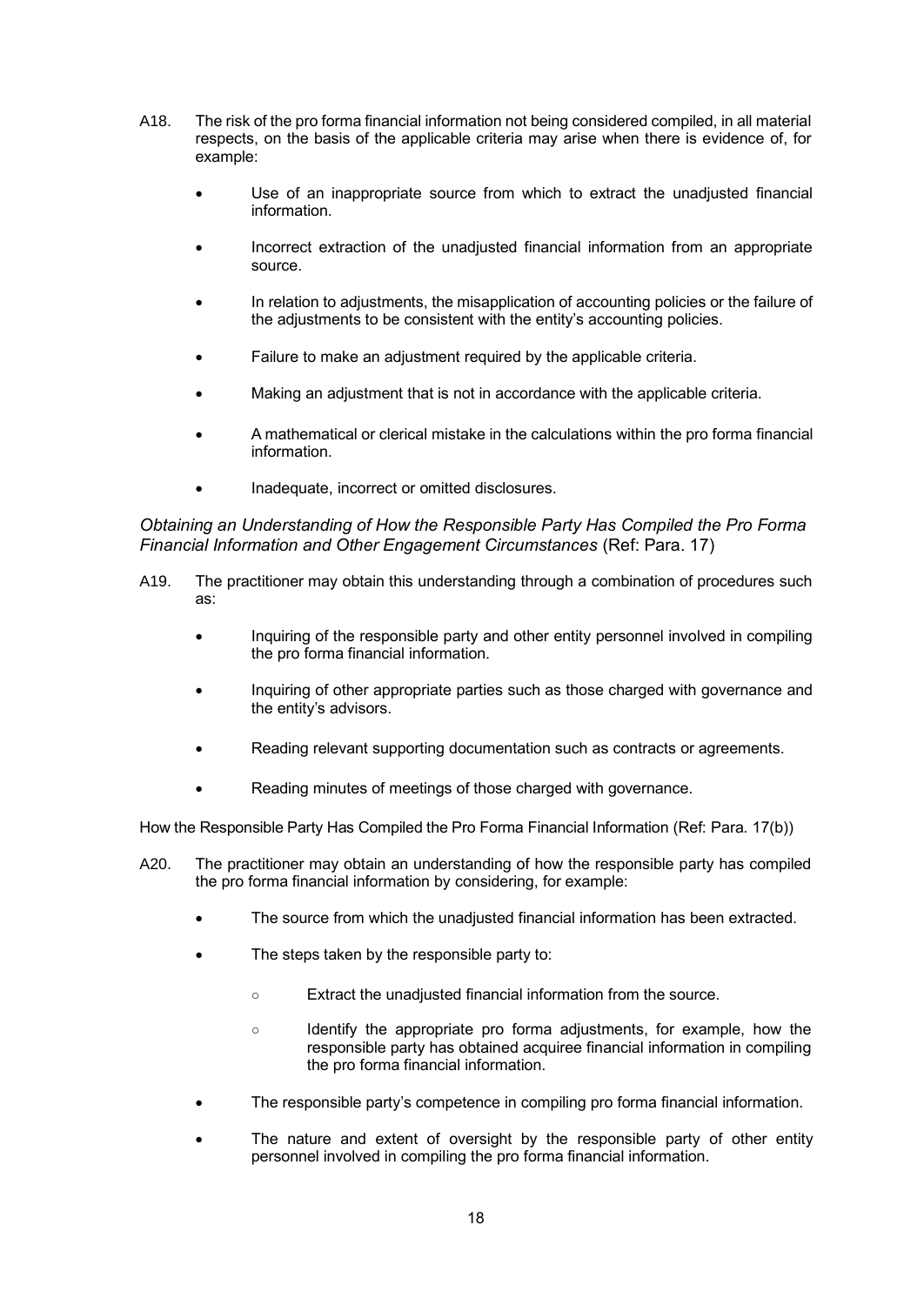- The responsible party's approach to identifying appropriate disclosures to support the pro forma financial information.
- A21. In a business combination or divestment, areas that may give rise to complexity in the compilation of the pro forma financial information include allocations of income, overheads, and assets and liabilities among or between the relevant businesses. Accordingly, it is important that the practitioner understand the responsible party's approach and criteria for such allocations and that the explanatory notes accompanying the pro forma financial information disclose these matters.

Nature of the Entity and Any Acquiree or Divestee (Ref: Para. 17(c))

- A22. An acquiree may be an incorporated entity or a separately identifiable unincorporated operation within another entity such as a division, branch or line of business. A divestee may be an incorporated entity such as a subsidiary or joint venture, or a separately identifiable unincorporated operation within the entity such as a division, branch or line of business.
- A23. The practitioner may have all or part of the required understanding of the entity and any acquiree or divestee, and their respective environments, if the practitioner has audited or reviewed their financial information.

Relevant Industry, Legal and Regulatory, and Other External Factors (Ref: Para. 17(d))

- A24. Relevant industry factors include industry conditions such as the competitive environment, supplier and customer relationships, and technological developments. Examples of matters the practitioner may consider include:
	- The market and competition, including demand, capacity, and price competition.
	- Common business practices within the industry.
	- Cyclical or seasonal activity.
	- Product technology relating to the entity's products.
- A25. Relevant legal and regulatory factors include the legal and regulatory environment. This encompasses, among other matters, the applicable financial reporting framework in accordance with which the entity or, if applicable, the acquiree prepares its periodic financial information, and the legal and political environment. Examples of matters the practitioner may consider include:
	- Industry-specific accounting practices.
	- Legal and regulatory framework for a regulated industry.
	- Legislation and regulation that significantly affect the entity's or, if applicable, the acquiree's or divestee's operations, including direct supervisory activities.
	- Taxation.
	- Government policies currently affecting the conduct of the entity's or, if applicable, the acquiree's or divestee's business, such as monetary policies (including foreign exchange controls), fiscal policies, financial incentives (for example, government aid programs), and tariffs or trade restrictions policies.
	- Environmental requirements affecting the entity's or acquiree's or divestee's industry and business.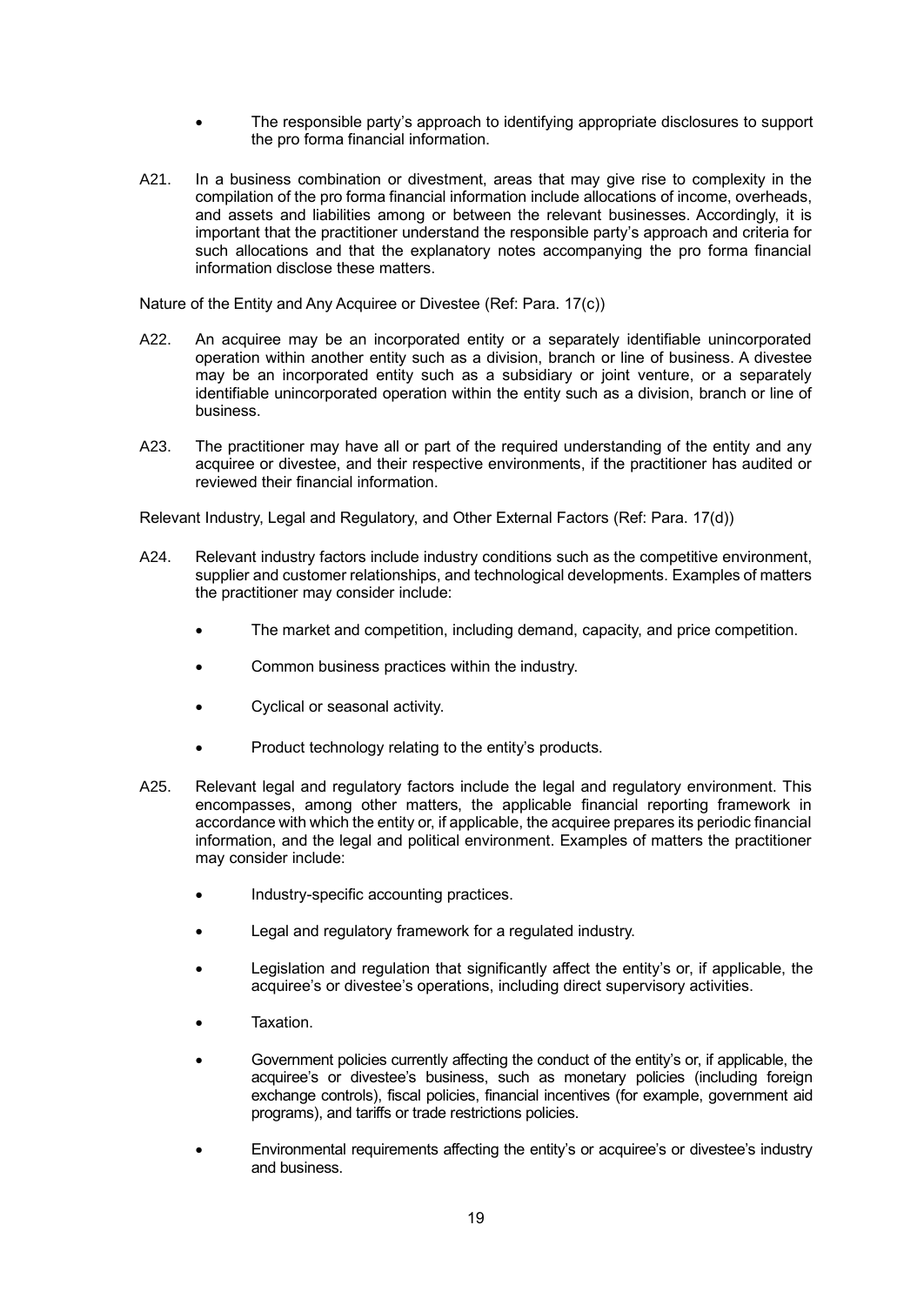A26. Examples of other external factors affecting the entity and, if applicable, the acquiree or divestee that the practitioner may consider include the general economic conditions, interest rates and availability of financing, and inflation or currency revaluation.

*Obtaining Evidence about the Appropriateness of the Source from Which the Unadjusted Financial Information Has Been Extracted*

Relevant Factors to Consider (Ref: Para. 14(a), 18)

- A27. Factors that affect the appropriateness of the source from which the unadjusted financial information has been extracted include whether there is an audit or review report on the source and whether the source:
	- Is permitted or specifically prescribed by the relevant law or regulation, is permitted by the relevant securities exchange with which the prospectus is to be filed, or is used as such under normal market custom and practice.
	- Is clearly identifiable.
	- Represents a reasonable starting point for compiling the pro forma financial information in the context of the event or transaction, including whether it is consistent with the entity's accounting policies and is at an appropriate date or covers an appropriate period.
- A28. An audit or review report on the source from which the unadjusted financial information has been extracted may have been issued by another practitioner. In this situation, the need by the practitioner reporting under this SSAE for an understanding of the entity and its accounting and financial reporting practices pursuant to the requirements of paragraphs 17(c) and (e), and to be satisfied that the source from which the unadjusted financial information has been extracted is appropriate, is not diminished.

No Audit or Review Report on the Source from Which the Unadjusted Financial Information Has Been Extracted (Ref: Para. 19)

- A29. When there is no audit or review report on the source from which the unadjusted financial information has been extracted, it is necessary for the practitioner to perform procedures in relation to the appropriateness of that source. Factors that may affect the nature and extent of these procedures include, for example:
	- Whether the practitioner has previously audited or reviewed the entity's historical financial information, and the practitioner's knowledge of the entity from such engagement.
	- How recently the entity's historical financial information was audited or reviewed.
	- Whether the entity's financial information is subject to periodic review by the practitioner, for example, for purposes of meeting regulatory filing requirements.
- A30. The entity's financial statements for the period immediately preceding that of the source from which the unadjusted financial information has been extracted are likely to have been audited or reviewed, even if the source from which the unadjusted financial information has been extracted itself is not. For example, the source from which the unadjusted financial information has been extracted may be interim financial statements that have not been audited or reviewed whereas the entity's financial statements for the immediately preceding financial year may have been audited. In such a case, procedures that the practitioner may perform, having regard to the factors in paragraph A29, in relation to the appropriateness of the source from which the unadjusted financial information has been extracted include:
	- Inquiring of the responsible party about: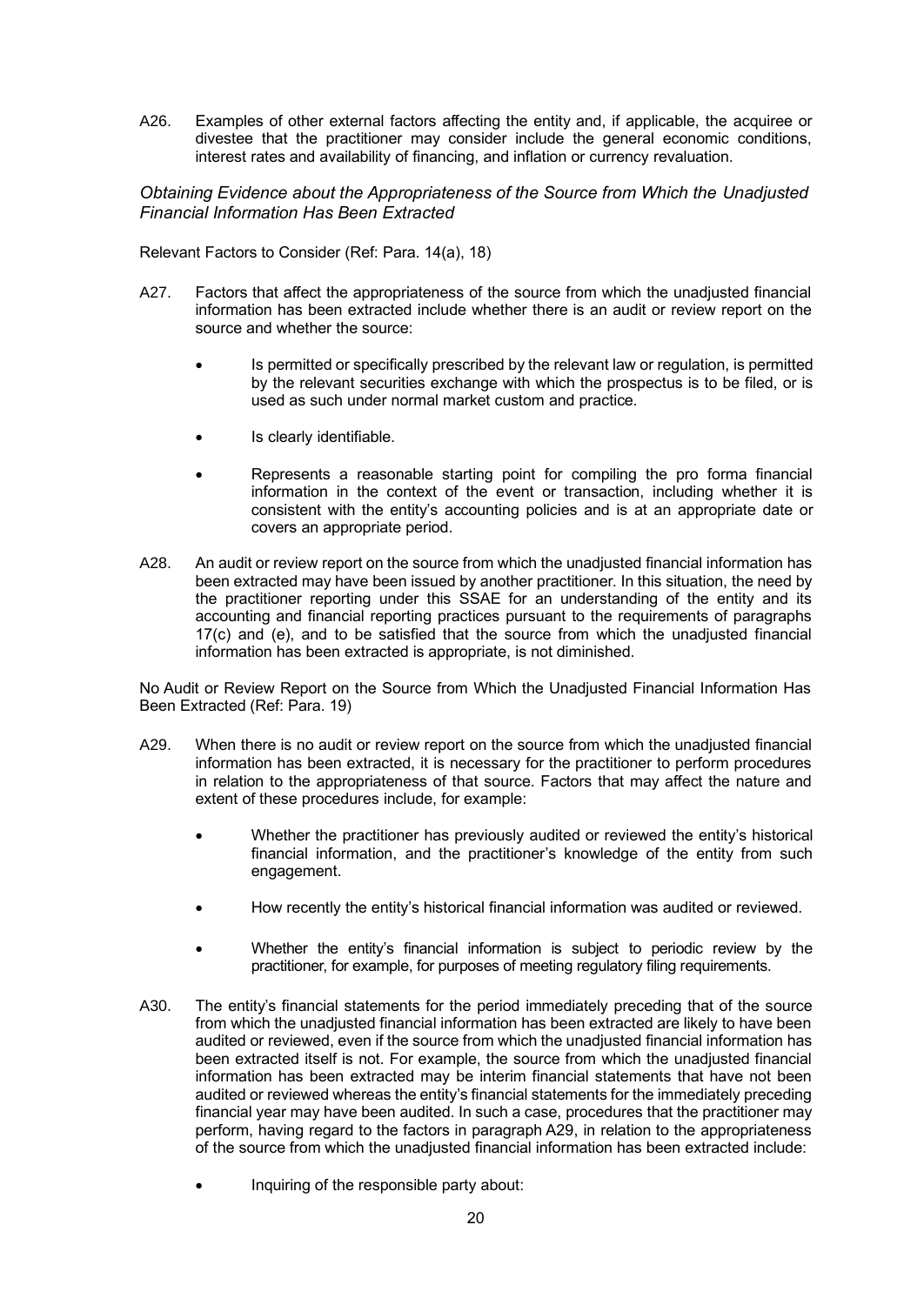- The process by which the source has been prepared and the reliability of the underlying accounting records to which the source is agreed or reconciled.
- Whether all transactions have been recorded.
- Whether the source has been prepared in accordance with the entity's accounting policies.
- Whether there have been any changes in accounting policies from the most recent audited or reviewed period and, if so, how such changes have been dealt with.
- Its assessment of the risk that the source may be materially misstated as a result of fraud.
- The effect of changes in the entity's business activities and operations.
- If the practitioner has audited or reviewed the immediately preceding annual or interim financial information, considering the findings of such audit or review and whether these might indicate any issues with the preparation of the source from which the unadjusted financial information has been extracted.
- Corroborating the information provided by the responsible party in response to the practitioner's inquiries when the responses appear inconsistent with the practitioner's understanding of the entity or the engagement circumstances.
- Comparing the source with the corresponding prior period financial information and, as applicable, the immediately preceding annual or interim financial information, and discussing significant changes with the responsible party.

Historical financial information of the entity never audited or reviewed (Ref: Para. 13(e))

A31. Other than in the case of an entity formed for purposes of the transaction and which has never had any trading activity, it is unlikely that relevant law or regulation will permit an entity to issue a prospectus if its historical financial information has never been audited or reviewed.

#### *Obtaining Evidence about the Appropriateness of the Pro Forma Adjustments*

Identification of Appropriate Pro Forma Adjustments (Ref: Para. 21)

- A32. Informed by the practitioner's understanding of how the responsible party has compiled the pro forma financial information and other engagement circumstances, the practitioner may obtain evidence regarding whether the responsible party has appropriately identified the necessary pro forma adjustments through a combination of procedures such as:
	- Evaluating the reasonableness of the responsible party's approach to identifying the appropriate pro forma adjustments, for example, the method used in identifying appropriate allocations of income, overheads, assets and liabilities among the relevant businesses.
	- Inquiring of relevant parties within an acquiree regarding the approach to extracting the acquiree financial information.
	- Evaluating specific aspects of the relevant contracts, agreements or other documents.
	- Inquiring of the entity's advisors regarding specific aspects of the event or transaction and related contracts and agreements that are relevant to the identification of appropriate adjustments.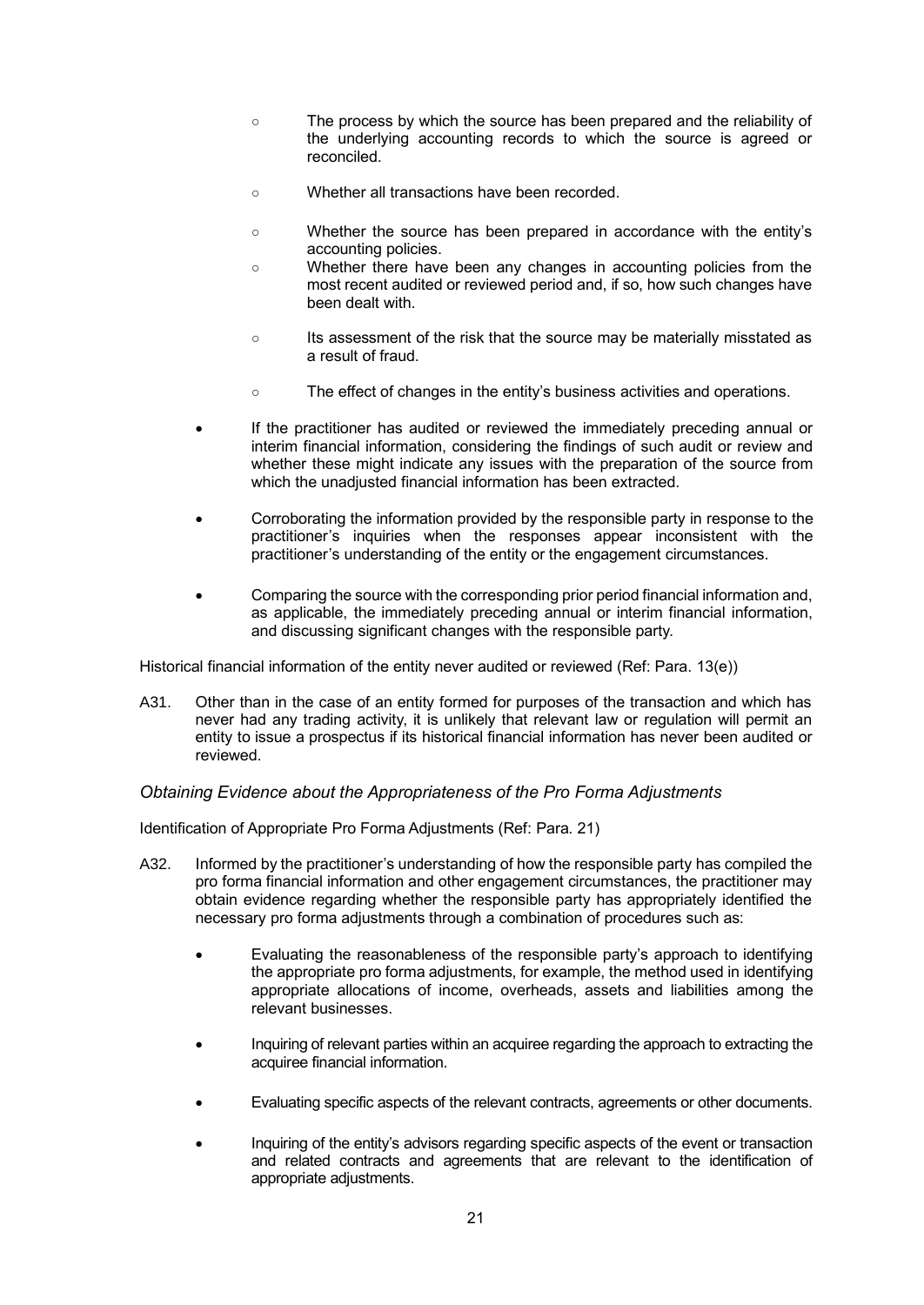- Evaluating relevant analyses and worksheets prepared by the responsible party and other entity personnel involved in compiling the pro forma financial information.
- Obtaining evidence of the responsible party's oversight of other entity personnel involved in compiling the pro forma financial information.
- Performing analytical procedures.

Factual Support for Any Acquiree or Divestee Financial Information Included in the Pro Forma Adjustments (Ref: Para. 22(b))

- A33. When the source from which the acquiree financial information has been extracted has not been audited or reviewed, it is necessary for the practitioner to perform procedures in relation to the appropriateness of that source. Factors that may affect the nature and extent of these procedures include, for example:
	- Whether the practitioner has previously audited or reviewed the acquiree's historical financial information, and the practitioner's knowledge of the acquiree from such engagement.
	- How recently the acquiree's historical financial information was audited or reviewed.
	- Whether the acquiree's financial information is subject to periodic review by the practitioner, for example, for purposes of meeting regulatory filing requirements.
- A34. The acquiree's financial statements for the period immediately preceding that of the source from which the acquiree financial information has been extracted often will have been audited or reviewed, even if the source from which the acquiree financial information has been extracted itself is not. In such a case, procedures that the practitioner may perform, having regard to the factors in paragraph A37, in relation to whether the acquiree financial information is factually supportable include:
	- Inquiring of the acquiree's management about:
		- The process by which the source from which the acquiree financial information has been extracted has been prepared and the reliability of the underlying accounting records to which the source is agreed or reconciled.
		- Whether all transactions have been recorded.
		- Whether the source from which the acquiree financial information has been extracted has been prepared in accordance with the acquiree's accounting policies.
		- Whether there have been any changes in accounting policies from the most recent audited or reviewed period and, if so, how such changes have been dealt with.
		- Its assessment of the risk that the source from which the acquiree financial information has been extracted may be materially misstated as a result of fraud.
		- The effect of changes in the acquiree's business activities and operations.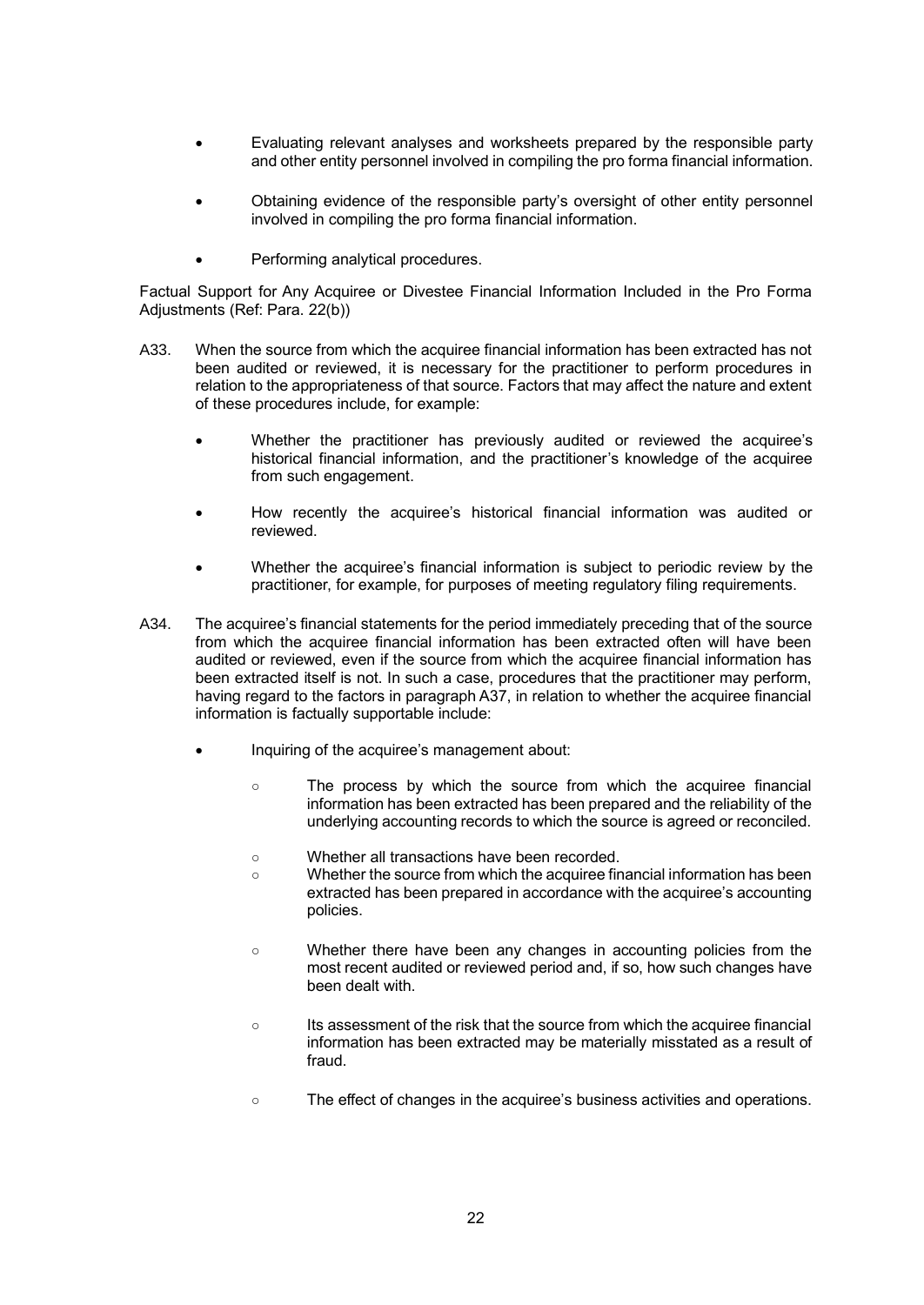- If the practitioner has audited or reviewed the immediately preceding annual or interim financial information, considering the findings of such audit or review and whether these might indicate any issues with the preparation of the source from which the acquiree financial information has been extracted.
- Corroborating the information provided by the acquiree's management in response to the practitioner's inquiries when the responses appear inconsistent with the practitioner's understanding of the acquiree or the engagement circumstances.
- Comparing the source from which the acquiree financial information has been extracted with the corresponding prior period financial information and, as applicable, the immediately preceding annual or interim financial information, and discussing significant changes with the acquiree's management.

*Modified Audit Opinion or Review Conclusion, or Emphasis of Matter Paragraph, with Respect to the Source from Which the Unadjusted Financial Information Has Been Extracted or the Source from Which the Acquiree or Divestee Financial Information Has Been Extracted* 

Potential Consequence (Ref: Para. 23(a))

A35. Not all modified audit opinions, review conclusions or Emphasis of Matter paragraphs with respect to either the source from which the unadjusted financial information has been extracted or the source from which the acquiree or divestee financial information has been extracted may necessarily affect whether the pro forma financial information can be compiled, in all material respects, on the basis of the applicable criteria. For example, a qualified audit opinion may have been expressed on the entity's financial statements because of the non-disclosure of remuneration for those charged with governance as required by the applicable financial reporting framework. If this is the case and these financial statements are used as the source from which the unadjusted financial information has been extracted, such qualification may have no consequence on whether pro forma net asset and income statements can be compiled, in all material respects, on the basis of the applicable criteria.

Further Appropriate Action (Ref: Para. 23(b), 24)

- A36. Further appropriate action that the practitioner may take includes, for example:
	- In relation to the requirement in paragraph  $23(b)$ :
		- Discussing the matter with the responsible party.
		- Where possible under relevant law or regulation, making a reference in the practitioner's report to the modified audit opinion, review conclusion, or the Emphasis of Matter paragraph, if, in the practitioner's professional judgment, the matter is of sufficient relevance and importance to users' understanding of the pro forma financial information.
	- In relation to the requirement in paragraph 24, where possible under relevant law or regulation, modifying the practitioner's opinion.
	- Where possible under relevant law or regulation, withholding the report or withdrawing from the engagement.
	- Seeking legal advice.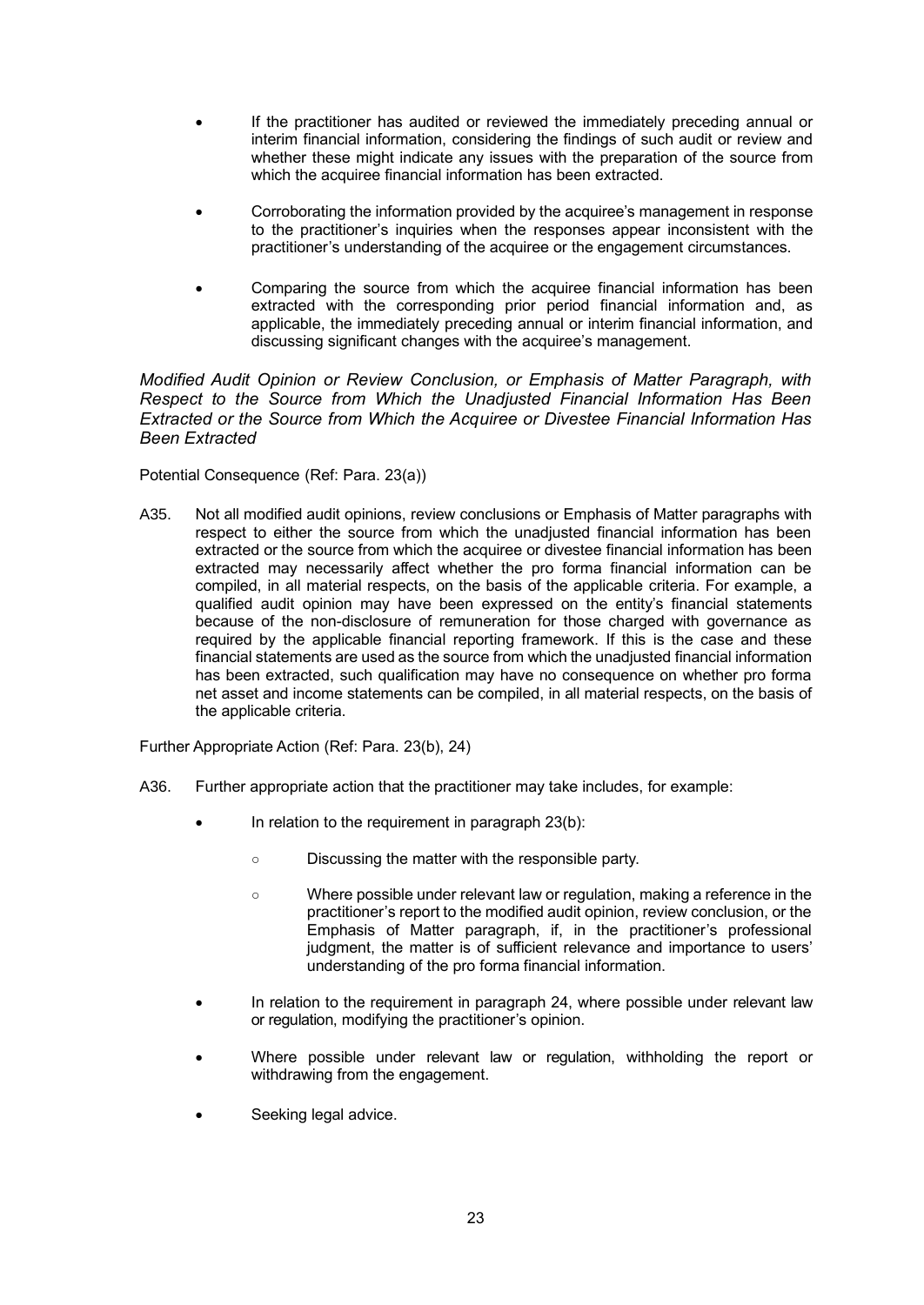### *Evaluating the Presentation of the Pro Forma Financial Information*

Avoiding Association with Misleading Financial Information (Ref: Para. 26(b))

- A37. The ACRA Code requires that a practitioner not knowingly be associated with reports, returns, communications or other information that the practitioner believes:<sup>10</sup>
	- (a) Contain a materially false or misleading statement;
	- (b) Contain statements or information provided recklessly; or
	- (c) Omit or obscure required information where such omission or obscurity would be misleading.

Disclosures Accompanying the Pro Forma Financial Information (Ref: Para. 14(c), 26(c))

- A38. Appropriate disclosures may include matters such as:
	- The nature and purpose of the pro forma financial information, including the nature of the event or transaction, and the date at which such event is assumed to have occurred or transaction been undertaken;
	- The source from which the unadjusted financial information has been extracted, and whether or not an audit or review report on such a source has been published;
	- The pro forma adjustments, including a description and explanation of each adjustment. This includes, in the case of acquiree or divestee financial information, the source from which such information has been extracted and whether or not an audit or review report on such a source has been published;
	- If not publicly available, a description of the applicable criteria on the basis of which the pro forma financial information has been compiled; and
	- A statement to the effect that the pro forma financial information has been compiled for illustrative purposes only and that, because of its nature, it does not represent the entity's actual financial position, financial performance, or cash flows.

Relevant law or regulation may require these or other specific disclosures.

Consideration of Significant Subsequent Events (Ref: Para. 26(d))

A39. As the practitioner is not reporting on the source from which the unadjusted financial information has been extracted, there is no requirement for the practitioner to perform procedures to identify events after the date of the source that require adjustment of, or disclosure in, such source. Nevertheless, it is necessary for the practitioner to consider whether any significant events subsequent to the date of the source from which the unadjusted financial information has been extracted have come to the practitioner's attention that may require reference to, or disclosure in, the explanatory notes to the pro forma financial information to avoid the latter being misleading. Such consideration is based on performing the procedures under this SSAE or the practitioner's knowledge of the entity and the engagement circumstances. For example, after the date of the source from which the unadjusted financial information has been extracted, the entity may have entered into a capital transaction involving the conversion of its convertible debt into equity, nondisclosure of which could result in the pro forma financial information being misleading.

ACRA Code, paragraph R111.2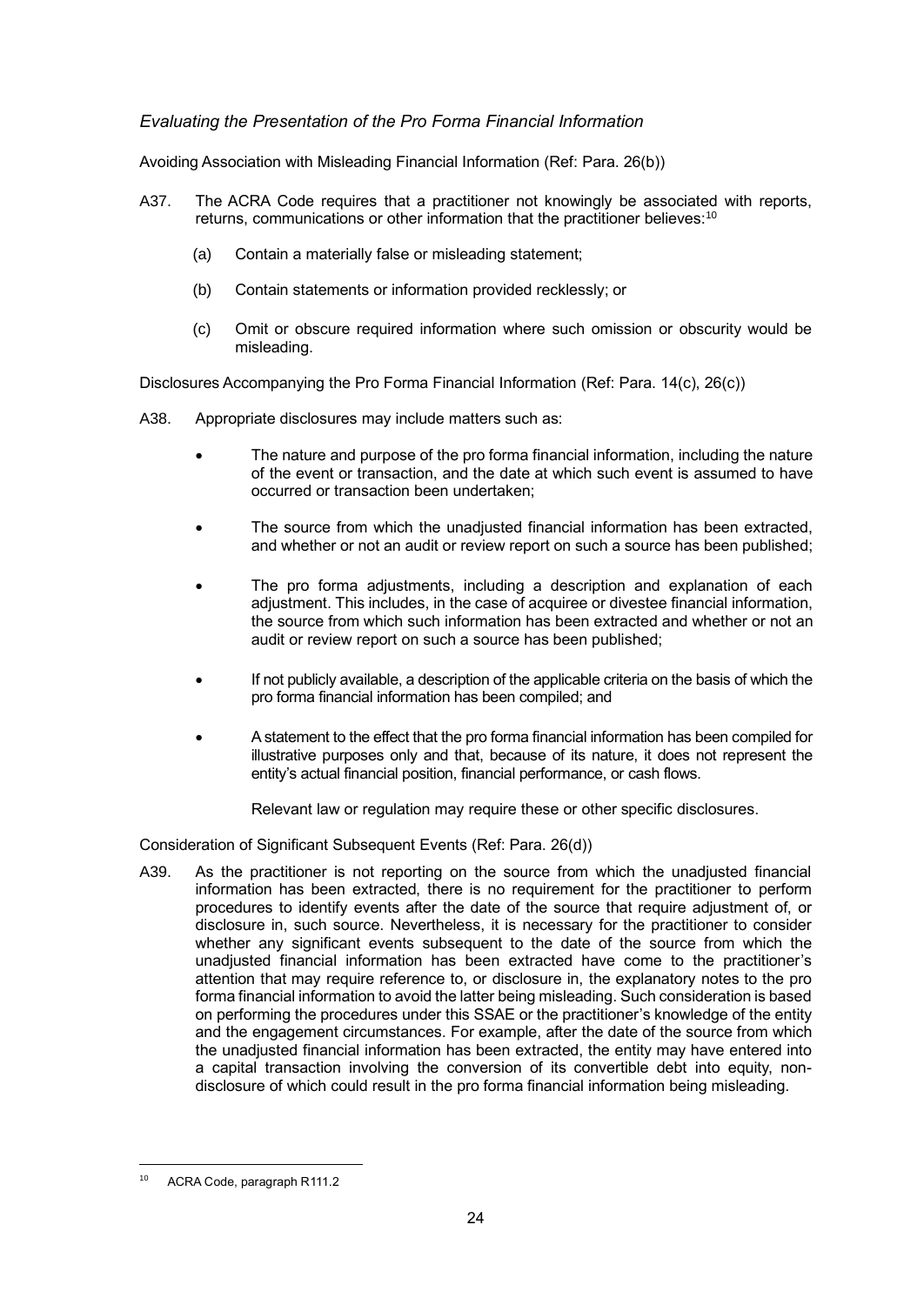Material Inconsistency with Other Information (Ref: Para. 27)

- A40. Further appropriate action that the practitioner may take if the responsible party refuses to revise the pro forma financial information or the other information as appropriate includes, for example:
	- Where possible under relevant law or regulation:
		- Describing the material inconsistency in the practitioner's report.
		- Modifying the practitioner's opinion.
		- Withholding the report or withdrawing from the engagement.
	- Seeking legal advice.

#### **Written Representations** (Ref: Para. 28(a))

A41. In some circumstances, the types of transactions involved may require the responsible party to select accounting policies for the pro forma adjustments that the entity has not previously had to articulate because it had no relevant transactions. In such a case, the practitioner may request the responsible party to expand the written representations to include confirmation that the selected accounting policies constitute the entity's adopted policies for such types of transactions.

# **Forming the Opinion**

#### *Assurance on Further Matters Required by the Relevant Law or Regulation* (Ref: Para. 29)

- A42. Relevant law or regulation may require the practitioner to express an opinion on matters other than whether the pro forma financial information has been compiled, in all material respects, on the basis of the applicable criteria. In some of these circumstances, it may not be necessary for the practitioner to perform additional procedures. For example, the relevant law or regulation may require the practitioner to express an opinion about whether the basis on which the responsible party has compiled the pro forma financial information is consistent with the entity's accounting policies. Compliance with the requirements in paragraphs 18 and 22(c) of this SSAE provides a basis for expressing such an opinion.
- A43. In other circumstances, the practitioner may need to perform additional procedures. The nature and extent of such additional procedures will vary with the nature of the other matters on which the relevant law or regulation requires the practitioner to express an opinion.

#### Statement of the Practitioner's Responsibility for the Report

A44. The relevant law or regulation may require the practitioner to include in the practitioner's report an explicit statement asserting or confirming the practitioner's responsibility for the report. The inclusion of such an additional legal or regulatory statement in the practitioner's report is not incompatible with the requirements of this SSAE.

#### *Disclosure of the Applicable Criteria* (Ref: Para. 30)

A45. The responsible party need not repeat in the explanatory notes accompanying the pro forma financial information any criteria that are prescribed by the relevant law or regulation, or promulgated by an authorised or recognised standard-setting organisation. Such criteria will be publicly available as part of the reporting regime and are therefore implicit in the responsible party's compilation of the pro forma financial information.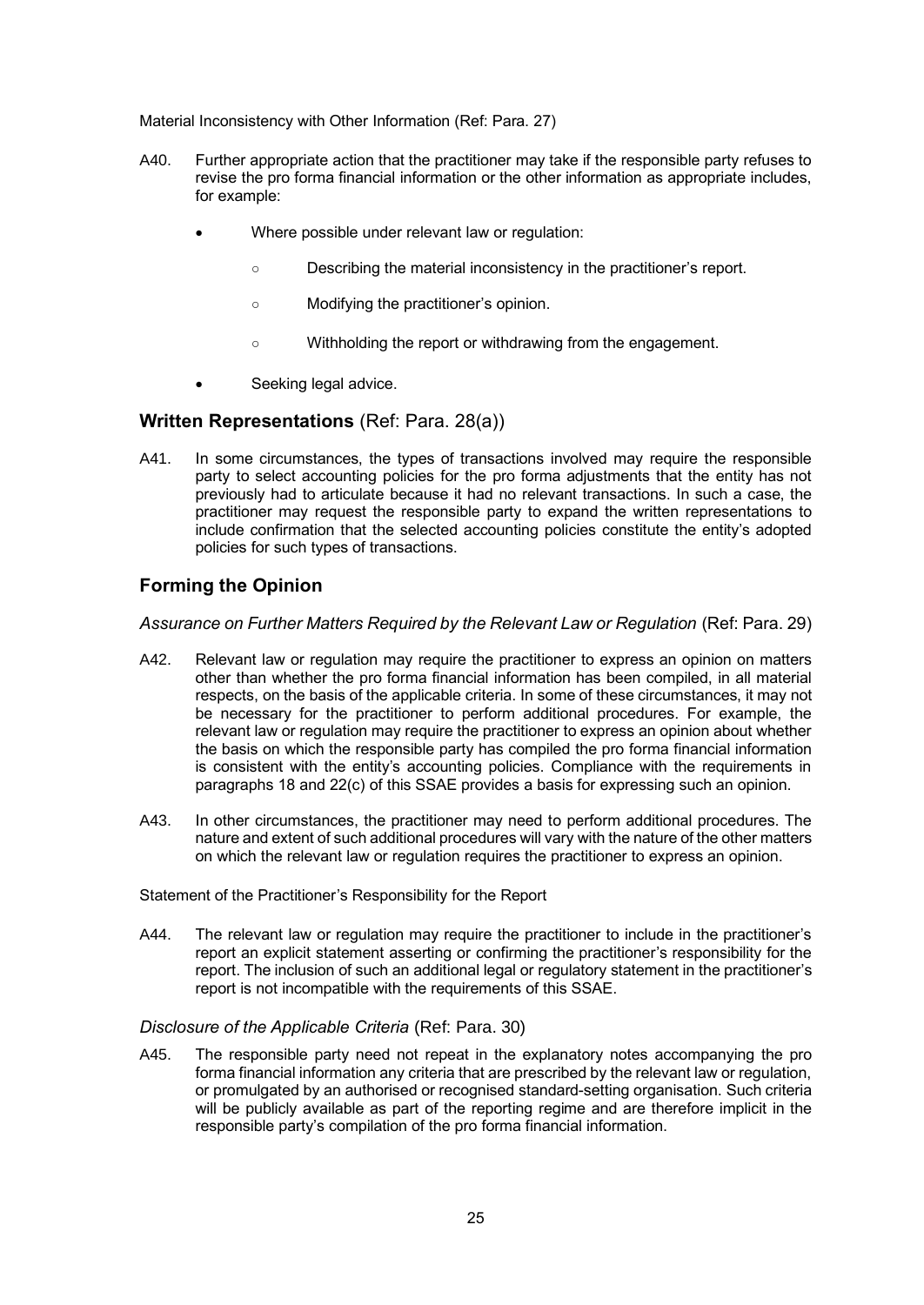A46. Where the responsible party has developed any specific criteria, it is necessary that those criteria be disclosed so that users may obtain a proper understanding of how the pro forma financial information has been compiled by the responsible party.

# **Preparing the Assurance Report**

*Title* (Ref: Para. 35(a))

A47. A title indicating that the report is the report of an independent practitioner, for example, "Independent Practitioner's Assurance Report on the Compilation of Pro Forma Financial Information Included in a Prospectus," affirms that the practitioner has met all of the relevant ethical requirements regarding independence as required by SSAE 3000 (Revised).<sup>11</sup> This distinguishes the report of the independent practitioner from reports issued by others.

#### *Addressee(s)* (Ref: Para. 35(b))

A48. The relevant law or regulation may specify the addressee(s) of the report. Alternatively, the practitioner may agree with the entity who the addressee(s) will be as part of the terms of the engagement.

#### *Introductory Paragraphs* (Ref: Para. 35(c))

A49. As the pro forma financial information will be included in a prospectus that contains other information, the practitioner may consider, if the form of presentation allows, including a reference that identifies the section where the pro forma financial information is presented. This helps readers identify the pro forma financial information to which the practitioner's report relates.

*Opinion* (Ref: Para. 13(c), 35(h))

- A50. Whether the phrase "pro forma financial information has been compiled, in all material respects, on the basis of the [*applicable criteria*]," or the phrase "pro forma financial information has been properly compiled on the basis stated" is used to express the opinion in any particular jurisdiction is determined by the law or regulation governing reporting on pro forma financial information in that jurisdiction, or by generally accepted practice in that jurisdiction.
- A51. The relevant law or regulation in some jurisdictions may prescribe the wording of the practitioner's opinion in terms other than those specified above. Where this is the case, it may be necessary for the practitioner to exercise judgment to determine whether performing the procedures set out in this SSAE would enable the practitioner to express the opinion in the wording prescribed by law or regulation, or whether further procedures would be necessary.
- A52. When the practitioner concludes that performing the procedures set out in this SSAE would be sufficient to enable the practitioner to express the opinion in the wording prescribed by law or regulation, it may be appropriate to regard that wording as being equivalent to the two alternative wordings of the opinion specified in this SSAE.

### *Illustrative Report* (Ref: Para. 35)

A53. A practitioner's report with an unmodified opinion is set out in the Appendix.

SSAE 3000 (Revised), paragraph 20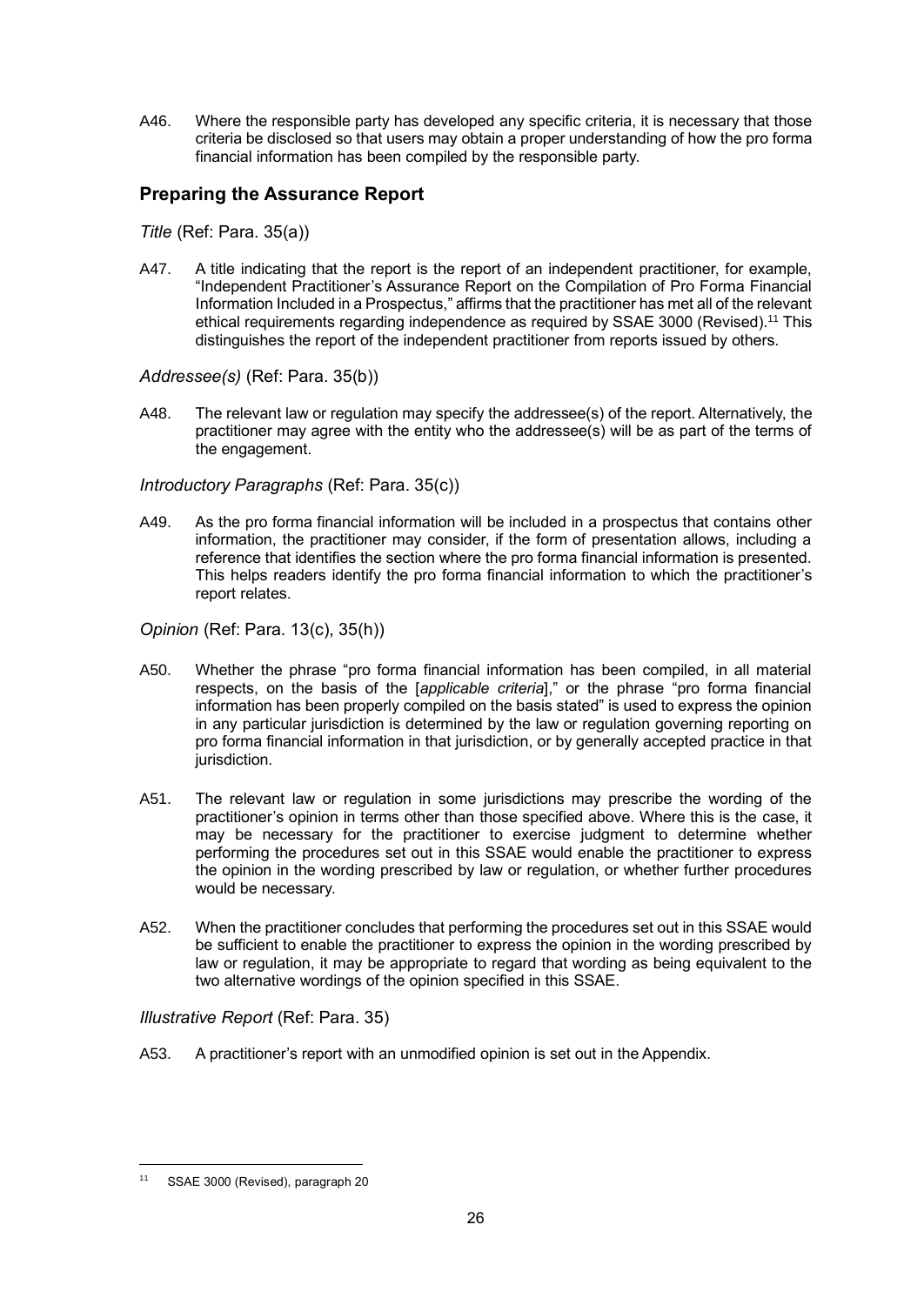# **Appendix**

(Ref: Para. A57)

# **Illustrative Practitioner's Report with an Unmodified Opinion**

# **Independent Practitioner's Assurance Report On The Compilation Of Pro Forma Financial Information Included In A Prospectus**

[Appropriate Addressee(s)]

#### **Report on the Compilation of Pro Forma Financial Information Included in a Prospectus**

We have completed our assurance engagement to report on the compilation of pro forma financial information of ABC Company by [*the responsible party*]. The pro forma financial information consists of [the pro forma statement of financial position as at [date]], [the pro forma statement of comprehensive income for the period ended [date]], [the pro forma statement of cash flow for the period ended [date],] and related notes [as set out on pages xx–xx of the prospectus issued by the company]. The applicable criteria on the basis of which [*the responsible party*] has compiled the pro forma financial information are described in [Note X]]/[described in [Note X]].

The pro forma financial information has been compiled by [*the responsible party*] to illustrate the impact of the [event or transaction] [set out in Note X] on the [company's financial position as at *specify date*] [and] [the company's/its financial performance [and cash flows] for the period ended *specify date*] as if the [event or transaction] had taken place at [*specify date*] [and *specify date* respectively]. As part of this process, information about the company's [financial position], [financial performance] [and cash flows] has been extracted by [*the responsible party*] from the company's financial statements [for the period ended [date]], on which [[an audit]/[a review] report]/[no audit or review report] has been published.<sup>12</sup>

#### *[The Responsible Party's] Responsibility for the Pro Forma Financial Information*

[*The responsible party*] is responsible for compiling the pro forma financial information on the basis of the [*applicable criteria*].

#### *Our Independence and Quality Control*

We have complied with the independence and other ethical requirement of the Accounting and Corporate Regulatory Authority (ACRA) *Code of Professional Conduct and Ethics for Public Accountants and Accounting Entities* (ACRA Code), which is founded on fundamental principles of integrity, objectivity, professional competence and due care, confidentiality and professional behavior.

*The firm applies Singapore Standard on Quality Control 1 <sup>13</sup> and accordingly maintains a comprehensive system of quality control including documented policies and procedures regarding compliance with ethical requirements, professional standards and applicable legal and regulatory requirements.*

#### *Practitioner's Responsibilities*

Our responsibility is to express an opinion about whether the pro forma financial information has been compiled, in all material respects, by [*the responsible party*] on the basis of the [*applicable criteria*].

<sup>&</sup>lt;sup>12</sup> Where the audit or review report has been modified, reference may be made to where the modification has been described in the prospectus.

<sup>13</sup> SSQC 1, *Quality Control for Firms that Perform Audits and Reviews of Financial Statements, and Other Assurance and Related Services Engagements*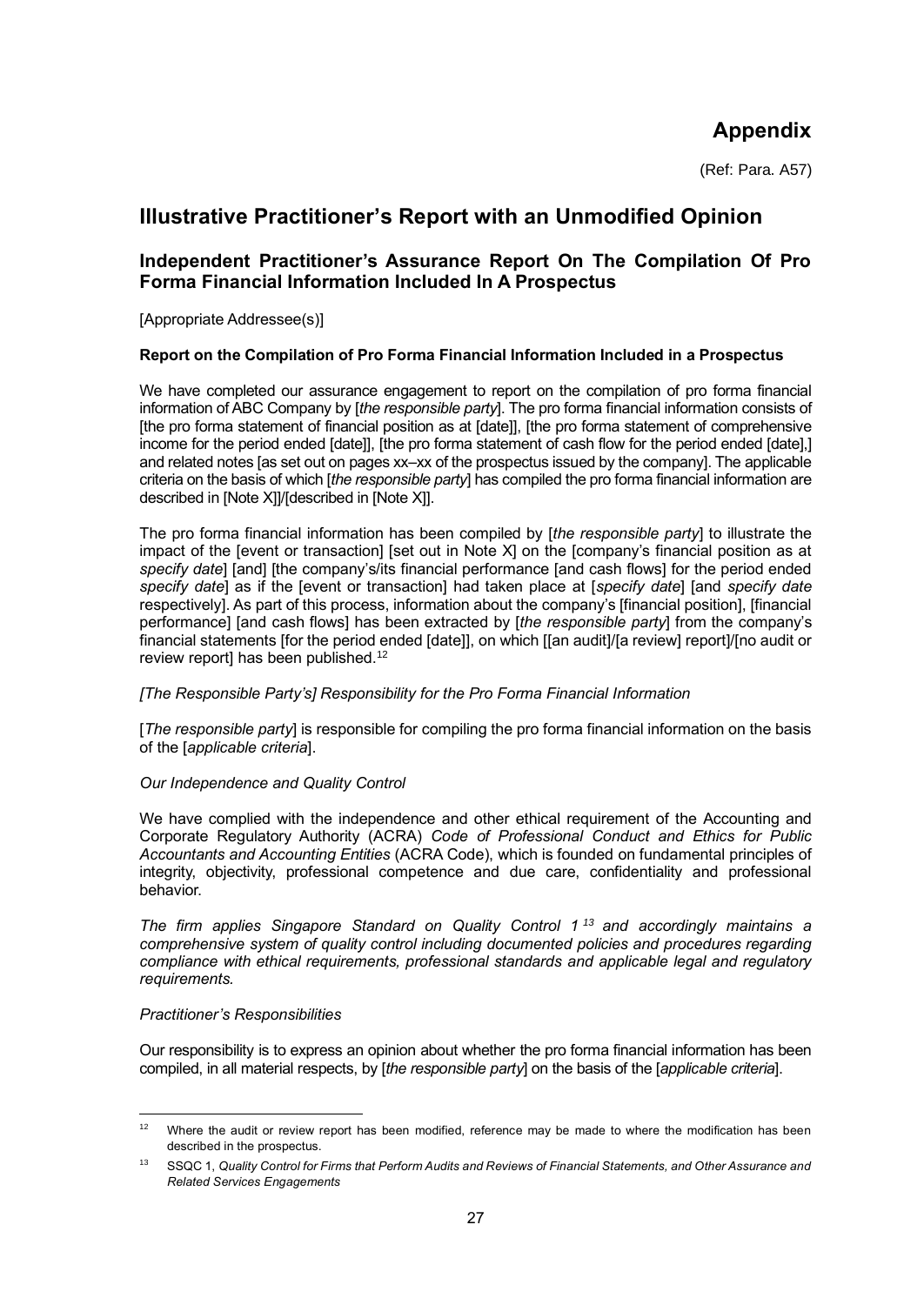We conducted our engagement in accordance with Singapore Standard on Assurance Engagements (SSAE) 3420, *Assurance Engagements to Report on the Compilation of Pro Forma Financial Information Included in a Prospectus*, issued by the Institute of Singapore Chartered Accountants. This standard requires that the practitioner plan and perform procedures to obtain reasonable assurance about whether [*the responsible party*] has compiled, in all material respects, the pro forma financial information on the basis of the [*applicable criteria*].

For purposes of this engagement, we are not responsible for updating or reissuing any reports or opinions on any historical financial information used in compiling the pro forma financial information, nor have we, in the course of this engagement, performed an audit or review of the financial information used in compiling the pro forma financial information.

The purpose of pro forma financial information included in a prospectus is solely to illustrate the impact of a significant event or transaction on unadjusted financial information of the entity as if the event had occurred or the transaction had been undertaken at an earlier date selected for purposes of the illustration. Accordingly, we do not provide any assurance that the actual outcome of the event or transaction at [*specify date*] would have been as presented.

A reasonable assurance engagement to report on whether the pro forma financial information has been compiled, in all material respects, on the basis of the applicable criteria involves performing procedures to assess whether the applicable criteria used by [*the responsible party*] in the compilation of the pro forma financial information provide a reasonable basis for presenting the significant effects directly attributable to the event or transaction, and to obtain sufficient appropriate evidence about whether:

- The related pro forma adjustments give appropriate effect to those criteria; and
- The pro forma financial information reflects the proper application of those adjustments to the unadjusted financial information.

The procedures selected depend on the practitioner's judgment, having regard to the practitioner's understanding of the nature of the company, the event or transaction in respect of which the pro forma financial information has been compiled, and other relevant engagement circumstances.

The engagement also involves evaluating the overall presentation of the pro forma financial information.

We believe that the evidence we have obtained is sufficient and appropriate to provide a basis for our opinion.

#### *Opinion*

In our opinion:

- (a) The pro forma financial information has been compiled:
	- (i) in a manner consistent with the accounting policies adopted by ABC Company in its latest audited financial statements, which are in accordance with [Singapore Financial Reporting Standards (International)] 14;
	- (ii) on the basis of the [applicable criteria] stated in [Note X] of the pro forma financial information; and
- (b) each material adjustment made to the information used in the preparation of the pro forma financial information is appropriate for the purpose of preparing such unaudited financial information.

Insert applicable financial reporting framework.